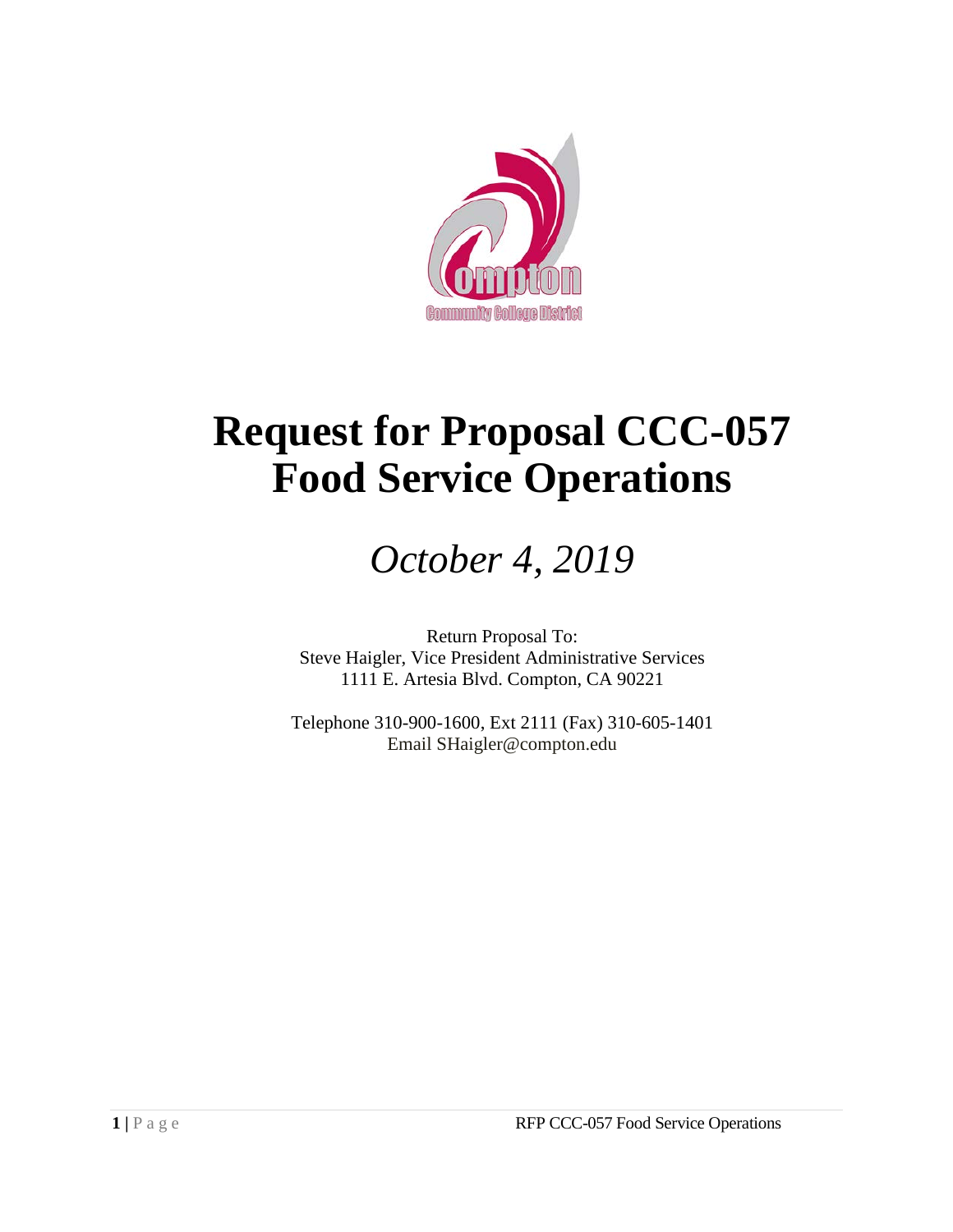## **Executive Summary**

The Compton Community College District seeks proposals from qualified vendors to provide comprehensive food and dining services for the District. The District serves the educational needs of 5 cities, Compton, Carson, Willowbrook, Paramount & Lynwood. The five-member Board of Trustees is elected at large by the voters of the aforementioned cites every four years and governs the actions of the District to ensure compliance with the Education Code of California. The District operates under the guidelines of the State of California and is not subject to the direction of the individual local authority of each city represented.

The selected vendor will provide a level of service to students, faculty, staff and visitors that provide a service that is responsive to the needs of each District and its students. This mission will be accomplished by achieving customer satisfaction through a total quality management perspective.

The services will include, but not be limited to, the following types of services:

- Cafeteria services for Compton Community College District
- Catering services (non-exclusive) First Right of refusal
- Special Events: Graduation, Awards Banquets, ASB Functions, other Campus events

The District Board of Trustees of the Compton Community College District will consider contracting with a food service provider for the dining and catering services pursuant to this RFP. Interested respondents must be licensed and must meet all other requirements as may be required by law. Vendors must have local senior level management available for management purposes. Vendor selection shall be made in accordance with District policies. The District reserves the right to add services during the contract period under the same terms and conditions of this agreement within limits regarding re-negotiation and compensation.

## **Dates and Timeframes**:

□ Issuance of Request for Proposal  $\Box$  October  $4^{th}$  &  $18^{th}$  2019

□ Mandatory Tour of Campus Facilities 0ctober 15, 2019

- Deadline for Submission of Proposals November 5, 2019
- **Finalist Meeting with District Staff as Necessary** November  $7<sup>th</sup>$  &  $8<sup>th</sup>$  2019
- Expected Date for Board Approval of Contract January 2019

 $\Box$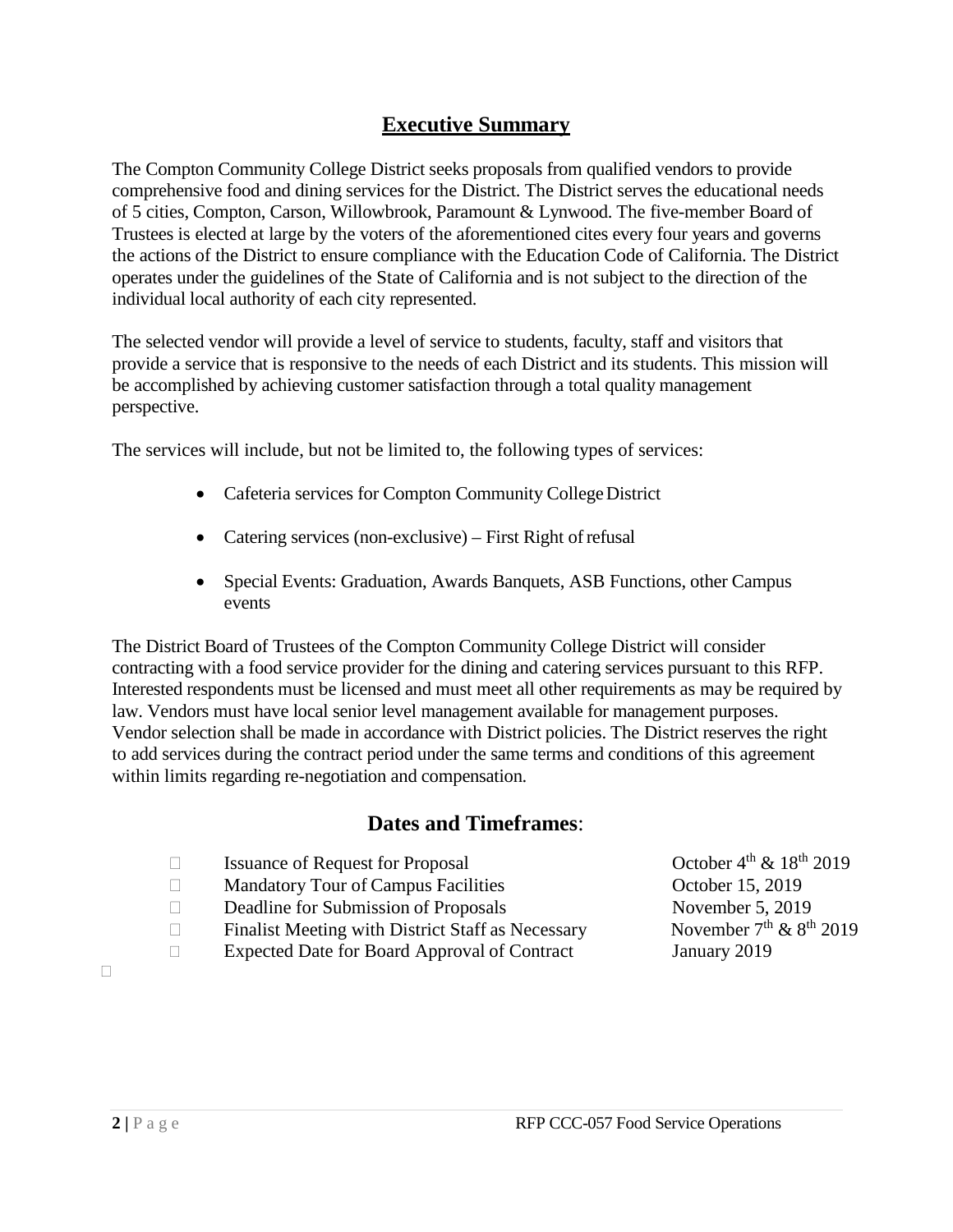## **I. Request for Proposal Instructions and Requirements**

All prospective Bidders interested in submitting a response to this Request for Proposal (RFP) are encouraged, but not required, to submit by October 8, 2019, an email notification to [Rpatterson@compton.edu](mailto:Rpatterson@compton.edu) and [Fortiz@compton.edu](mailto:Fortiz@compton.edu) indicating their intent to respond.

## **General**

Bidders must comply with the provisions of these instructions for completion and submission of the Proposal. The failure of a Bidder to comply with the Request for Proposal Instructions and Requirements may result in rejection of the Bidder's Proposal for non-responsiveness.

## **1. Responsible Bidder Proposal**

Only Proposals submitted by Bidders with the relevant experience, qualifications and capacity to meet the needs of the District will be accepted. A "responsible Bidder" is a Bidder which has the financial resources, personnel, facilities, integrity, and overall capacity to consummate the contract successfully. A "responsible Proposal" is a Proposal which meets all terms, conditions and specifications of the Request for Proposal.

The District reserves the right to reject any or all proposals, to accept or to reject any one or more items on a proposal, or to waive any irregularities or informalities in the Proposal or in the Request for Proposal process. The District reserves the right to proceed or not to proceed with this RFP, based solely on the determination of the District to terminate the selection process at any time.

## **2. Preparation of Proposal**

a. **Submission of Executed "Hard Copy:"** Bidders interested in this opportunity must submit two (2) copies of the Bidder's Proposal in typewritten or equivalent format, answering the questions and completing the form(s) that are furnished. Mistakes may be crossed out and corrections entered adjacent thereto, and such corrections must be initialed in ink by the person signing the Proposal. Please deliver the proposal documents in a sealed envelope addressed to the Compton Community College District, 1111 E. Artesia Blvd. Compton, CA 90221 Business Office, Room C-34, Attn: Mr. Steve Haigler, Vice-President of Administrative Services. Please indicate **"RFP CCC-057. Enclosed**" on the lower left corner of the envelope. The Proposal must be received *on or before* **2:00 p.m. PDT on Tuesday, November 5, 2019.**  Postmarking alone prior to this time is not sufficient. Faxed proposals or proposals sent via electronic mail will not be accepted in lieu of a hard copy. Failure to meet the deadline will result in disqualification of the proposal without review.

**Proposal Contents:** Proposals must include the following items, all of which must be submitted concurrently and executed as required by these Request for Proposal Instructions or by the form of document:

- Proposal cover letter on Bidder letterhead
- Appendix A: Bidder signatory page
- Appendix B: Non-collusion affidavit
	- Responses to address all areas as described in Scope and Requirements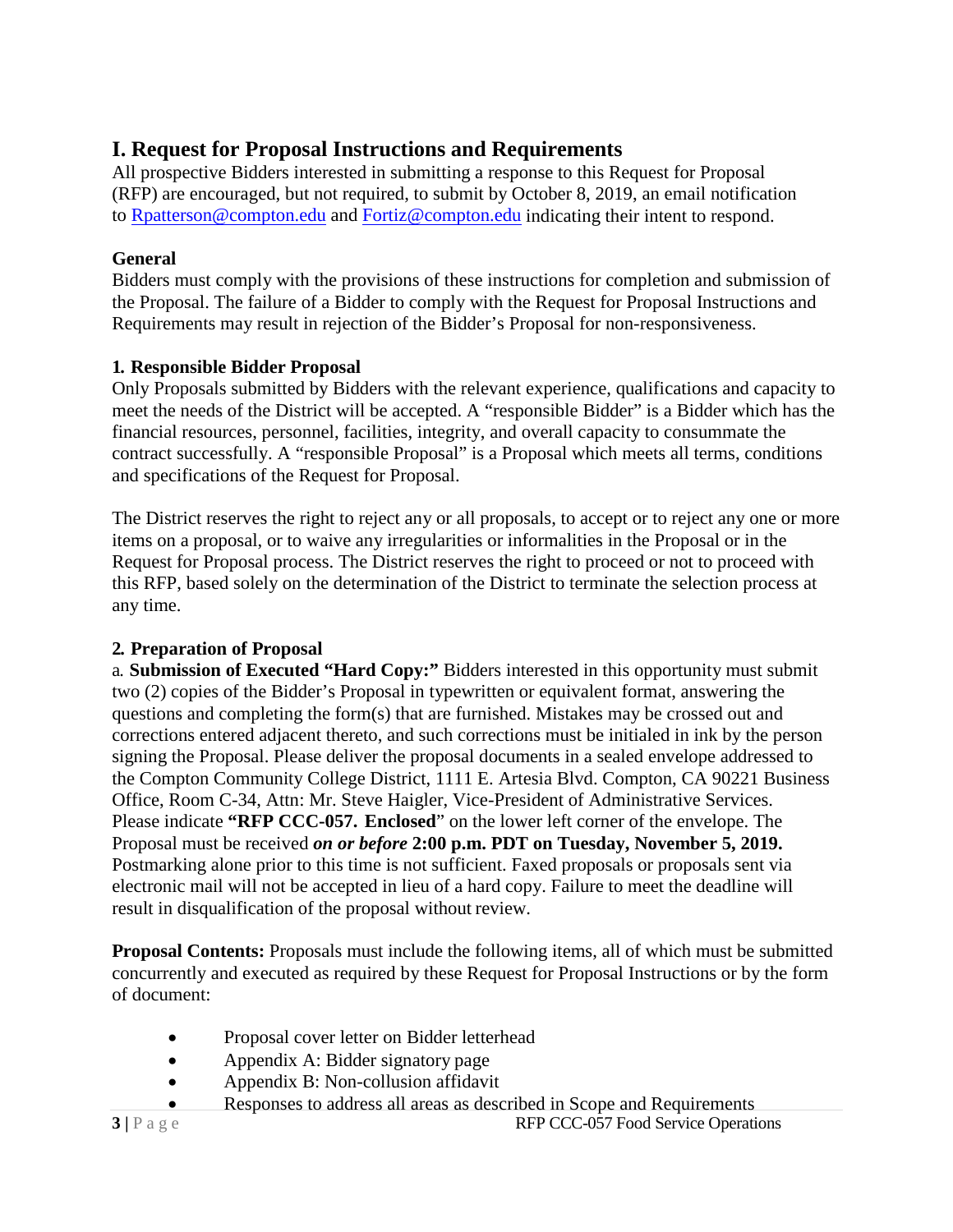b. **Questions:** Any questions regarding the information contained in this Request for Proposal must be submitted in writing via  $R$ james@compton.edu no later than three (3) working days prior to Proposal due date of Tuesday, November 5, 2019. Bidders may request clarifications or make other inquiries concerning this Request for Proposal or the requirements hereof. In your correspondence, please include: the Name of the Bidder, Street Address or P.O. Box Number, City, State, Zip Code, and Bidder's email and phone number contact information. Please note in the email "subject line" that this is "RE: Food Service Operations RFP." Communications with any representatives of the District about this RFP by your firm or your firm's representatives concerning this RFP is not permitted during the term of the submission and evaluation process, except as specified herein. Communications regarding this RFP in any manner (except as set forth above) will result in the immediate rejection of your firm's Proposal.

c. **Addendums / Updates:** Any addendums, clarifications, Request for Proposal updates/revisions, or replies to specific questions will be posted on the District Website. All web postings should be treated like all requirements set forth in this Request for Proposal. Bidders are responsible for incorporating these changes or addendums into their respective Proposals, and all such matters shall be deemed incorporated into all Bidders' Proposals.

d. **Copies of this Request for Proposal:** can be obtained by visiting the District Website at [http://district.compton.edu/administration/businessadmin/Bid\\_Proposal\\_Requests.asp.](http://district.compton.edu/administration/businessadmin/Bid_Proposal_Requests.asp)

e. **Modifications to Submitted Proposal:** A Bidder submitting a Proposal may modify its submitted Proposal in writing, to be received by the District's Business Office at or prior to the deadline for submission of proposals. Modifications to the submitted Proposal that are not in writing may not be accepted and may not be deemed modifications to the submitted Proposal.

## **3. Signature**

A legally authorized employee of the Bidder must sign the Proposal. Please refer to the"Bidder Information and Signatory Page" form (Appendix A). An unsigned proposal may be rejected for non-responsiveness.

## **4. Non-Collusion Affidavit**

Each Bidder shall submit with its response a duly completed and executed form of the Non-Collusion Affidavit. The required form of the Non-Collusion Affidavit is included as Appendix B of this RFP. The failure of a Bidder to submit the completed and executed form of Non-Collusion Affidavit with its Proposal may result in rejection of the proposal for nonresponsiveness.

## **5. Evidence of Responsibility**

Upon the request of the District, a Bidder whose Proposal is under consideration may be asked to submit to the District satisfactory evidence showing the Bidder's financial resources and organization available for the performance of the contract. The failure of such a Bidder to submit requested materials in a timely manner will result in rejection of the Bidder's Proposal for nonresponsiveness.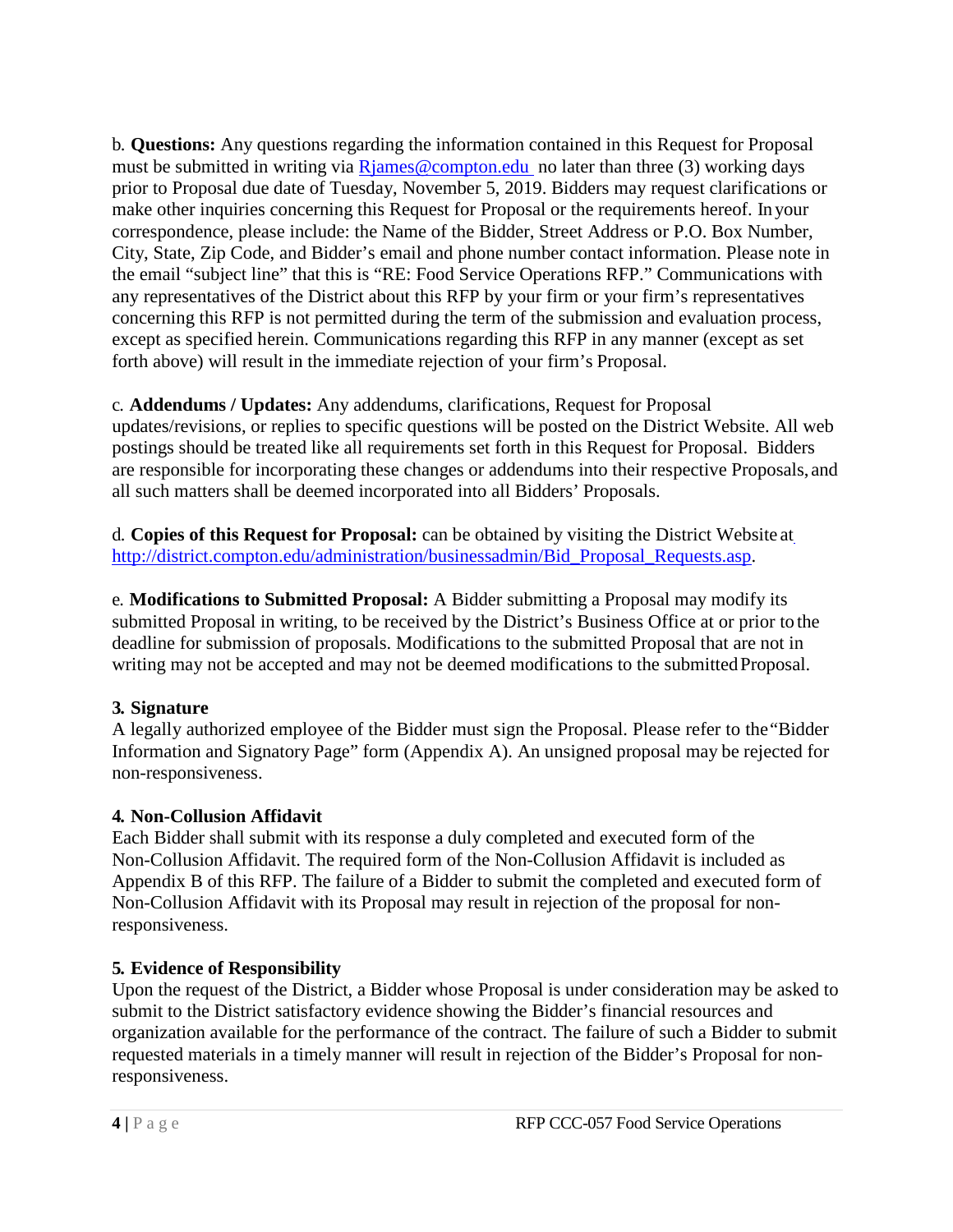## **6. Modifications to Proposal**

The District reserves the right to modify this Request for Proposal or any portion hereof by written addendum issued to all Bidders who have previously obtained this RFP from the District. All addendums issued by the District pursuant to the foregoing shall be deemed incorporated into the Proposals.

## **7. Evaluation of Proposals and Award**

The District will award the contract to the responsive and responsible Bidder whose Proposal is most advantageous to the District. The District reserves the right to negotiate with and/or request best and final offers from selected bidder(s), as the District may deem appropriate in its sole and absolute discretion.

The issuance of this Request for Proposal creates no obligation on the part of the District, and the District reserves the right to reject any or all Proposals, or to waive any irregularity or informality in a Proposal or in the Proposal process. Award of the sale by the Board will be based upon a comprehensive review and analysis of the Proposal(s) as to which best meets the needs of the District. The District will be the sole judge of the suitability of the Proposal, and the Bidder shall abide by its decision.

## **8. Contract Terms & Conditions**

The District's intention is to award a three-year contract with the option to renew for two additional one year terms providing that service and quality remains excellent. The District has no obligation to renew the contract. By submission of a proposal, the Contractor agrees to abide by the terms and conditions of the proposal and contract documents. The District reserves the right to cancel the contract resulting from this agreement within ninety (90) days of written notification.

## **9. Conflict of Interest**

No officer, member or employee of the District and no member of its governing bodies shall have any pecuniary interest, direct or indirect, in this contract or the proceeds thereof. No Bidder or member of Bidder's family shall serve on a District board, committee, or hold any such position which either by rule, practice or action nominates, recommends, or supervises Bidder's operation or authorizes funding to Bidder.

## **10. Public Record**

Government Code Sections 6250 ET. seq., the Public Records Act defines a public record as any writing containing information relating to the conduct of the public's business. This applies to Proposals submitted pursuant to this Request for Proposals. The Public Records Act provides that public records shall be disclosed upon written request, and that any citizen has a right to inspect any public record, unless the document is exempted from the disclosure requirements. The District cannot represent or guarantee that any information submitted in response to the Request for Proposals will be confidential. If the District receives a request for any document submitted in response to this Request for Proposals, it will not assert any privileges that may exist on behalf of the person or business submitting the Proposal. Rather, the District will notify the party whose Proposal is being sought. In the event that a party who has submitted a Proposal wishes to prevent disclosure, it is the sole responsibility of that party to assert any applicable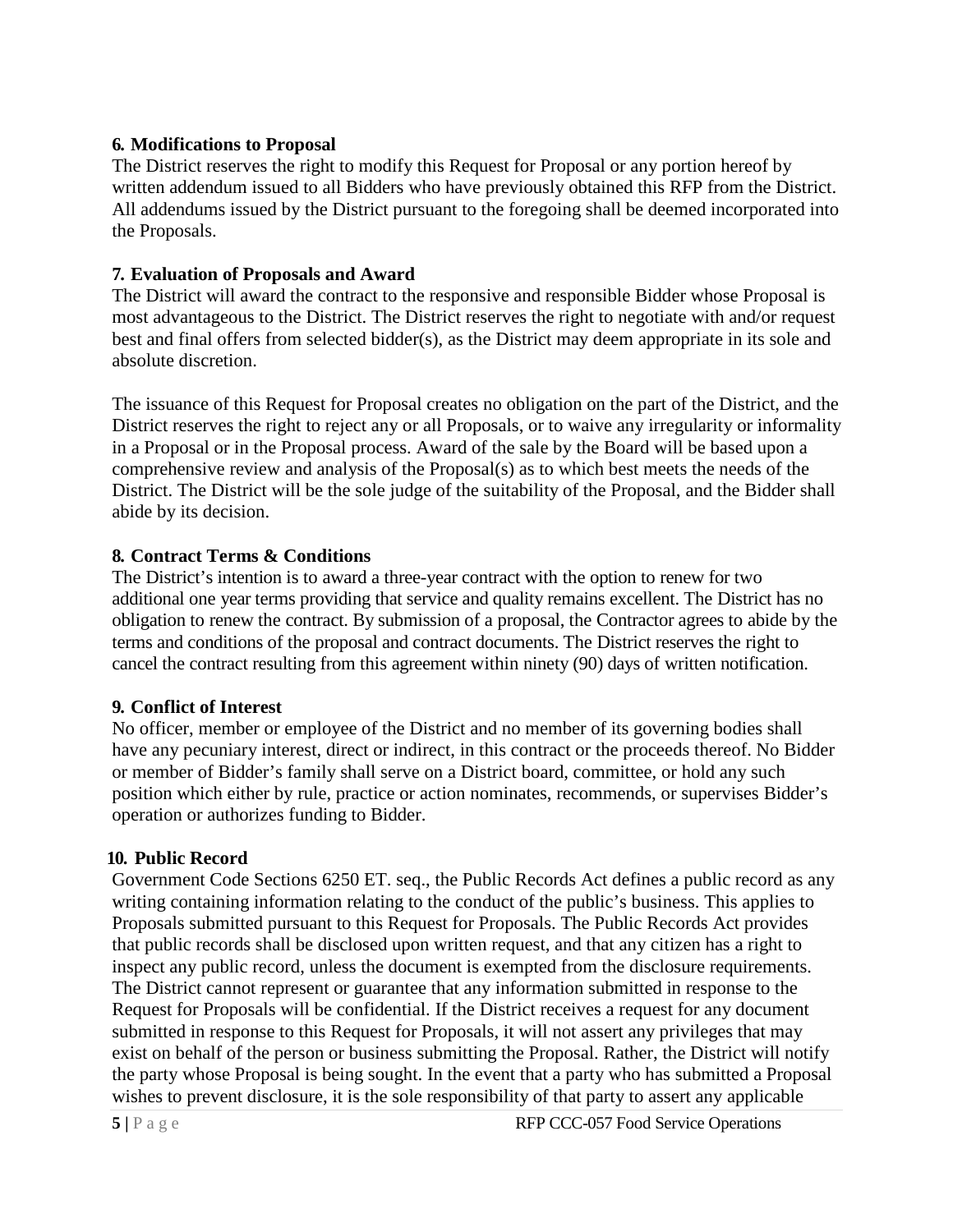privileges or reasons why the document should not be produced, and to obtain a court order prohibiting disclosure.

## **11. RFP Preparation Expenses**

The District will not be responsible for any expenses in the preparation and/or presentation of the Proposals or for the disclosure of any information or material received in connection with this solicitation, whether by negligence or otherwise.

## **12. Proposal Submittal**

The responding firm assumes the sole responsibility for the complete effort required in this RFP. No special consideration shall be given after the Proposals are opened due to a firm's failure to be knowledgeable about all requirements of this RFP. By submitting a Proposal in response to this RFP, the firm represents that it has satisfied itself, from its own investigation, as to all of the requirements of this RFP.

The District reserves the right to request additional information or clarification if necessary, or to reject any and all Proposals with or without cause, and waive any irregularities or informalities in the Proposals submitted. The District further reserves the right to make such investigations as it deems necessary as to the qualifications of any and all firms submitting Proposals. In the event that all Proposals are rejected, the District reserves the right to re-solicit Proposals. The District reserves the right, in its sole and absolute discretion, to negotiate with responding firms as determined by the District to be in the best interests of the District.

Documents and information submitted in response to this RFP shall become property of the District and generally shall be available as required by applicable law.

## **II. Current Food Service Operations**

Compton Community College District is a vibrant and exciting educational environment serving the residents of Compton, Carson, Willowbrook, Paramount & Lynwood is interested in partnering with an innovative firm to provide food service operations. The income-producing potential for such a firm is substantial.

Since 2017, the District has contracted with PFD Foods, which has operated a successful and profitable business during the term of this contract. The contract is due to expire on December 31, 2019 and the District is looking for a vendor to partner and assist us in moving forward.

Vendors are encouraged to visit the college campus to learn about the distinct population as well as the programs and services available. Vendors intending to respond to the RFP who would like a tour of the campus should contact Mr. Roy Patterson at [Rpatterson@compton.edu](mailto:Rpatterson@compton.edu) for available dates which they will be conducted.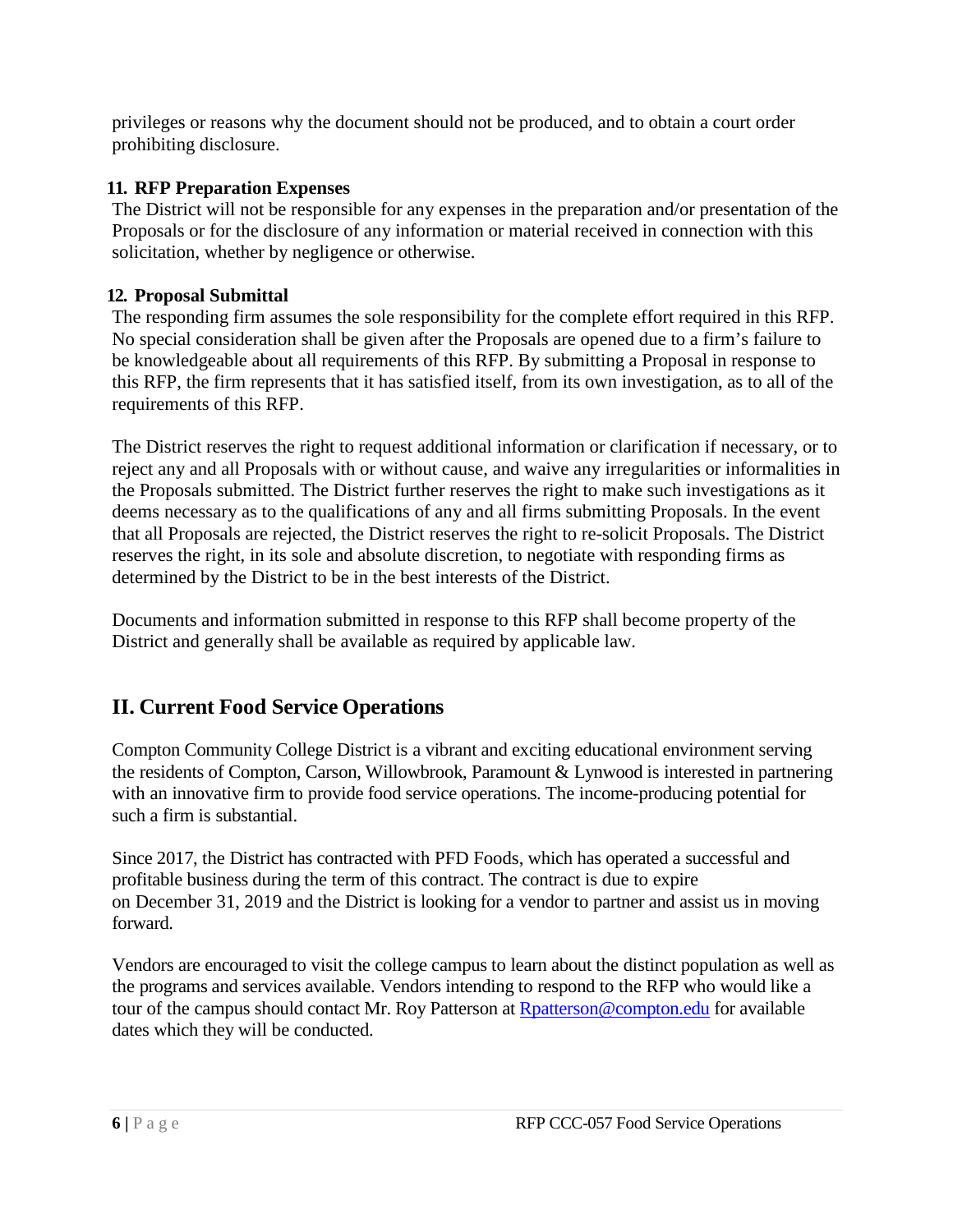The District offers an outstanding opportunity for an existing food service or established hospitality firm to expand its marketplace. Sales are increasing, and District leadership is strong and innovative

# 1. Historical Annual Cafeteria Sales **Compton Community College District**

## **2. Enrollment**

The academic and vocational programs offered by the colleges are designed to meet the educational needs of the community through thousands of courses offered at convenient times on the three college campuses. The enrollment for the last 2 years and the current year are as follows:

| Academic Year | <b>Students</b> | Faculty F/T & P/T | Staff $F/T \& P/T$ |
|---------------|-----------------|-------------------|--------------------|
| 2015-2016     | 11,602          | 300               | 128                |
| 2016-2017     | 12,403          | 308               | 135                |
| 2017-2018     | 12,205          | 302               | 139                |

## **III. Scope and Requirements**

**a. Food Services Program**: It is the District's desire to contract with a qualified vendor who is capable of successfully providing food services at Compton Community College District located at 1111 E. Artesia Blvd., Compton, CA 90221. These services include management of the cafeteria at the Compton location as well as catering services (non-exclusive). The vendor will be responsible for providing all labor, including management; supplies, materials, and additional equipment (excluding built-in fixtures) necessary to provide the food services as specified herein and in the proposal response.

It is the District's intention that the food services program should complement the District's and the College's educational missions and to serve the students and the staff. To accomplish this, the Vendor is requested to: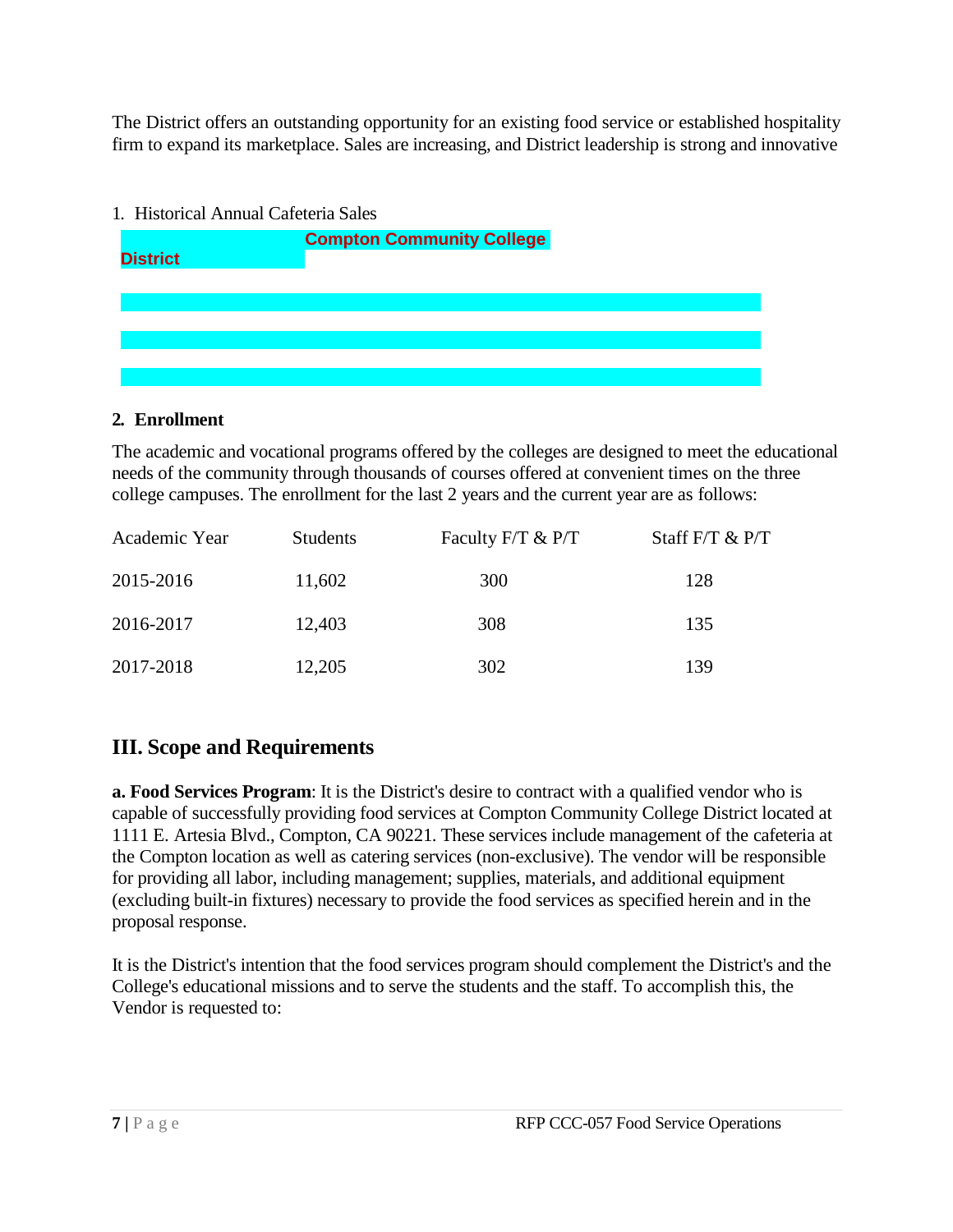- 1. Disseminate information and feature displays which educate consumers in becoming better informed and in developing healthier habits, e.g., nutritional requirements, nutritional content of foods served, deceptive packaging and labeling of food products.
- 2. Employ environmentally sound practices which will further theColleges' and the District's efforts in recycling, and water and utility conservation including composting efforts.
- 3. Work with the District facilities department to promote recycling and to control waste products. In consideration of the environment, the District is mandatedby the state to cut waste and comply with recyclingefforts.
- 4. Provide a good working environment for their employees.
- 5. Endeavor to employ students enrolled at the Colleges wheneverpossible.
- 6. Participate in the District's web page to advertise catering menus, dailyspecials and convey important information to the District atlarge.
- 7. Provide the use of Electronic Benefit Transfer(EBT).

The Vendor shall assign a full-time qualified manager, employed directly by the company (**no subcontractors are permitted in any location**), interviewed and approved by the Vice President of Administrative Services, who shall be responsible for efficient operation of all food service and catering. The manager shall be "on call" and shall be responsible for operations of the Vendor under the Contract. The Vendor must provide contact information for local, senior management who will be "on call" at all times to address needs as they arise. Companies without local (Los Angeles County), senior level management will not be considered.

The Vendor shall, at all times, maintain an adequate staff of employees on duty to assure efficient operation and will provide proper supervision. Only employees acceptable to the District will be assigned for duty. The Vendor will require their employees to comply with instructions pertaining to conduct and building rules and regulations. The Vendor shall provide its employees with proper instruction and training in customer relations and functional job-related skills. The Vendor agrees to employ, train and promote as much student labor as practical in its operations, provided that the Vendor shall determine, in its sole discretion, the amount of such student labor that it may practically train and employ. The Vendor shall be responsible for providing food handler certificates and/or another other licensing/certification as required by law and shall make such records available for review upon the District's request.

The Vendor shall require that all food service personnel wear clean, distinctive uniforms, and shall follow general food service industry established hygiene practices in food handling. The Vendor shall be responsible for the supervision, direction and annual safety training for his/her employees in Food Handling Safety, Right to Know, Blood-borne Pathogens, and hazardous waste training. All equipment used by the Vendor shall be maintained in safe operating condition at all times, free from defects or wear which may in any way constitute a hazard to any person or persons on college property. All electrical equipment will be properly grounded. All employees will wear proper personal protective equipment while working on college property.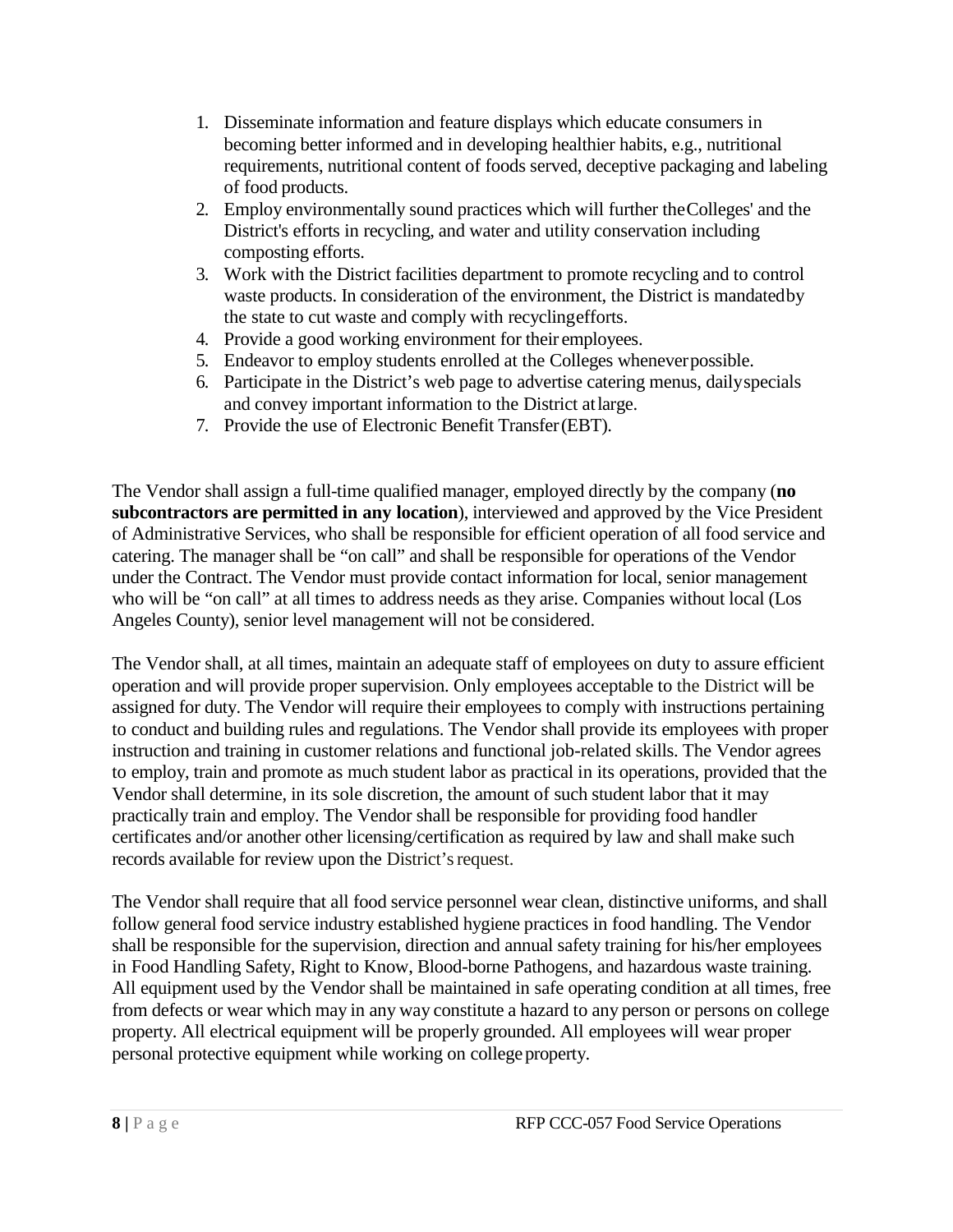The Vendor shall immediately honor any request by the District for removal of any of the Vendor's employees who are deemed unsuitable by the District for any reason.

The District shall entrust the Vendor with duplicate keys to the food service areas. The Vendor shall have control of the entrances and exits of the cafeteria/kitchen and will assure that the same are locked and unlocked at such times as will accommodate all uses of the food service location and otherwise maintain the locations' security. Should Campus Security officers need to unlock any access to the food service location, re-securing same area will become their responsibility. The District will have the right to enter the location and all parts thereof at all times. If the District decides to change any of the locks on any of the doors in or about the food service location, it shall provide duplicate keys for such new locks to the Vendor. The Vendor shall not change the locks on any doors. If the Vendor loses any of the keys that are entrusted to it, the Vendor is responsible for the cost of changing any and all locks or similar devices.

The Vendor shall not use the name of the District or colleges in any way, including on paper cups, paper plates, napkins, matches, vehicles or condiments unless approved in writing by the District. All design, advertising and lettering of textile or paper goods shall be subject to approval by the District.

The Vendor agrees to comply with any and all rules and regulations of the District, now or hereafter promulgated, regarding food or catering services. The District reserves the right to make and enforce such reasonable rules and regulations as in its judgment may be necessary or advisable from time to time to promote safety, care and cleanliness in the food service areas.

The District seeks to partner with a Vendor who has a commitment and a track record of exceptional customer service. The successful food services vendor will be expected to participate in the college community by:

- 1. Interacting with the District Auxiliary Services Advisory Committees and District Auxiliary Services Advisor Committees at regular meetings
- 2. Remaining responsive to the suggestions, concerns and changing needs ofthe students and staff
- 3. Promoting healthful eating habits
- 4. Employing environmentally sound practices
- 5. Providing a good working environment
- 6. Cooperatively co-existing with the vending services vendors, the District's Facilitates department, the college bookstores, and other operators with whom the District may have contracts.

Note: The Vendor will agree to carry beverage products as specified in the District vending contract.

The District expects the vendor to include in their proposals tax-deductible, in-kind contributions in the form of complimentary hosting of college gatherings, such as awards banquets, student receptions, President's forums, scholarships or other agreed-upon events. The exact amount of inkind contributions is negotiable but should be part of the Vendor's proposals and is considered to be an indication of the Vendor's commitment to the mission of the District.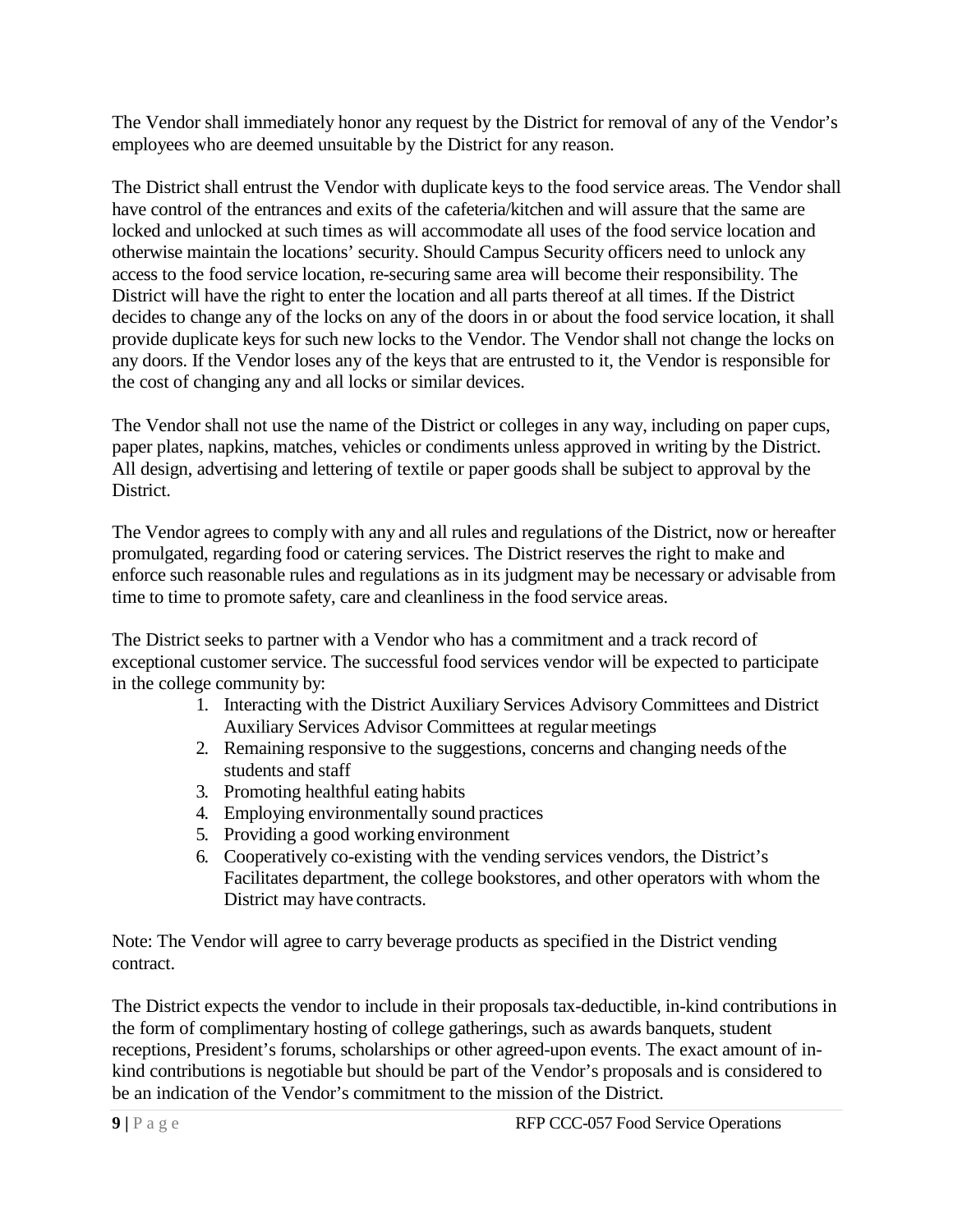District students and staff require quality food at reasonable prices. The students desire food that is "quick and eat" and in the "grab-n-go" category. They may purchase a pre-made wrapped sandwich, a stir-fry, sushi, burritos, noodle soups or burgers with fries. In addition, staff and the students desire diverse, healthy and fresh food offerings. The District expects that a diverse and changing menu will be provided with seasonal updates and attention to special holidays. Proposals should include a plan to address the food needs of students as the number one customer but should also include ideas on how to satisfy the faculty and staff of the colleges. All serving stations and bars are to be well stocked throughout the entire posted serving times, such that the last customer is offered the same range of food selections as the first. Serving lines are to be well-staffed with adequate personnel. A sufficient quantity of menu items should be available throughout the entire serving period.

All food shall be garnished for attractive presentation. Food items at service stations and salad bars shall be readily identifiable with attractive and individual labels. Any food appearing discolored, unappealing or not in a proper state of freshness shall not be served. The Vendor shall adhere to the general food service industry guide.

Food shall be prepared and cooked the day it is to be served and as close to the meal period as times permits. Leftover foods will be kept to a minimum, properly stored (dated, refrigerated and served within 24 hours, or frozen). Non-frozen leftover food shall only appear as an extra item and should be disposed of after the 24-hour period. Frozen leftovers such as beef, poultry, and pork items should only appear on the menu as reworkeditems.

The District agrees to use available information networks to promote menus offerings. The vendor may submit monthly/weekly menus and special events for distribution to faculty staff and students via college information networks. The Vendor will restock advertised menu items regularly.

The District and the colleges expect that the Vendor will work to maintain the high quality of the dining experience, including vigorous maintenance and regular changes to the interior space, with fresh signage and paint, and changing fixtures and artwork. Some funding from the District cafeteria fund may be used to assist in annual redesigns, but the District will favor proposals that recognize the importance of continuous facility changes and improvements. If the Vendor is interested in establishing any new satellite operations, those facilities must be approved by the District, and all operations outside of the main campus cafeteria must be maintained in a neat and orderly fashion.

Compton Community College District expects the Vendor to provide the very finest catering program to both the college and local community. The catering rights will be granted on a nonexclusive basis, and the Vendor's proposed program must earn business by providing the best quality, prices and service.

**b. Catering**: Catering is seen as an opportunity for Compton Community College District to put its best foot forward to the community. Catering events on campus range from coffee breaks, pizza, and sandwich delivery to formal receptions and dinners. The Vendor must demonstrate the knowledge, experience, and capability necessary to meet the College's full range of cateringneeds.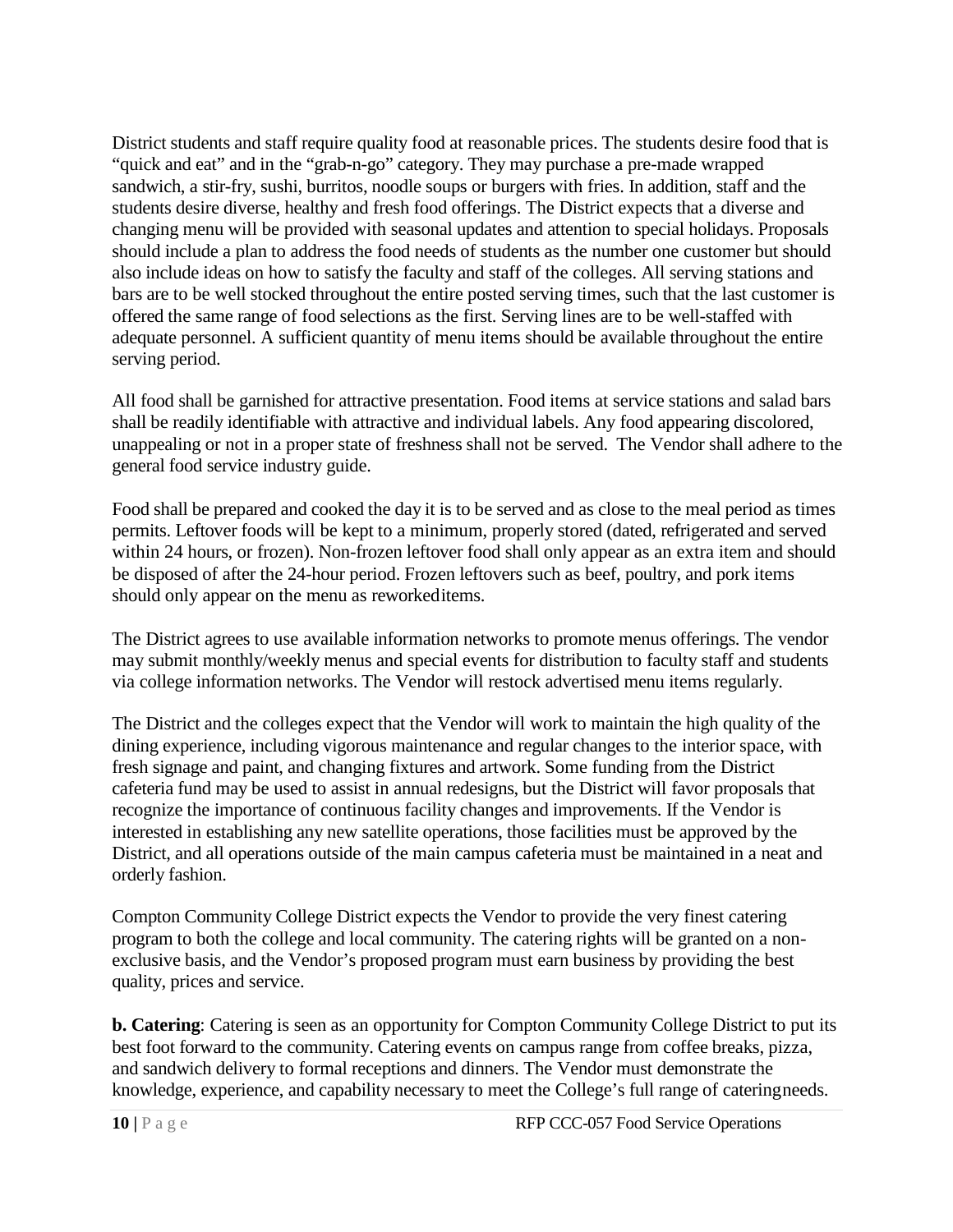Compton Community College District will expect its food services partner to provide high quality catering services for a variety of College and outside events. Services should include event planning and coordination as well as competitive pricing. In addition, the Vendor will be required to market the facility, along with the District, to encourage outside parties to use facilities for conferences, parties, meetings, dances and other such events. The Vendor must provide a full formal catering menu and a description of how to manage functions from initial inquiry through execution to completion. A commission structure shall also be proposed separately for these types of events.

There are distinctly different levels of service to be provided to the District. The Vendor will provide a basic catering guide with available items and prices. All prices will include all costs associated with a given service. Catering guides shall include at least three levels of menu pricing to reflect the differences in services ranging from (1) table linen with decorations, china service, glassware, and silverware, (2) paper and disposables, and (3) pick-up/carry-out. The Catering Guide shall also include a statement that the Vendor will work with customers to create custom menu choices. Any request for change in catering brochure pricing structure by the Vendor must be submitted in writing to College representative and will be subject to prior approval.

The Vendor shall conduct the catering services operation in a safe, efficient and sanitary manner. The Vendor shall comply with any and all applicable laws, ordinances, rules and regulations affecting the operation of the food service.

The District, as represented by official college student clubs and college activities, reserves the right to hold food sale fundraisers.

The Vendor shall be responsible for cleanliness of the kitchen, including facilities and fixed equipment, preparation and serving areas. This includes the bussing and cleaning of table-tops in the main cafeteria dining areas and may include daily buffing of the floors in both the servery and dining areas. Sanitation grades less than 100% will be unacceptable, and negligence in sanitation will result in contract default on the Vendor's behalf. The Vice President of Administrative Services (or his designee) is charged with the task of examining sanitation reports and performing spot checks on the Vendor.

The Vendor is required to maintain all appropriate health regulations and exceed the average of inspection reports. Further, the Vendor will keep the kitchen, and the servery orderly and spotless. This is the sole responsibility of the Vendor and is not a service provided by our Facilities Department. The Vice President of Administrative Services and the Director of Purchasing and Auxiliary Services and team members will make random inspections throughout the contract period and will vigilantly demand excellence in cleanliness. The District will furnish maintenance staff as required for the proper maintenance and repair of facilities base building functionality. It is the Vendor's responsibility to maintain the fixed equipment used in the operation thereof, in conjunction with established District procedures. If equipment is inadequate or failing, the Vendor should submit a written request for replacement and work directly with the District Chief Business Officer to determine the appropriate strategy for repair, replacement or upgrades.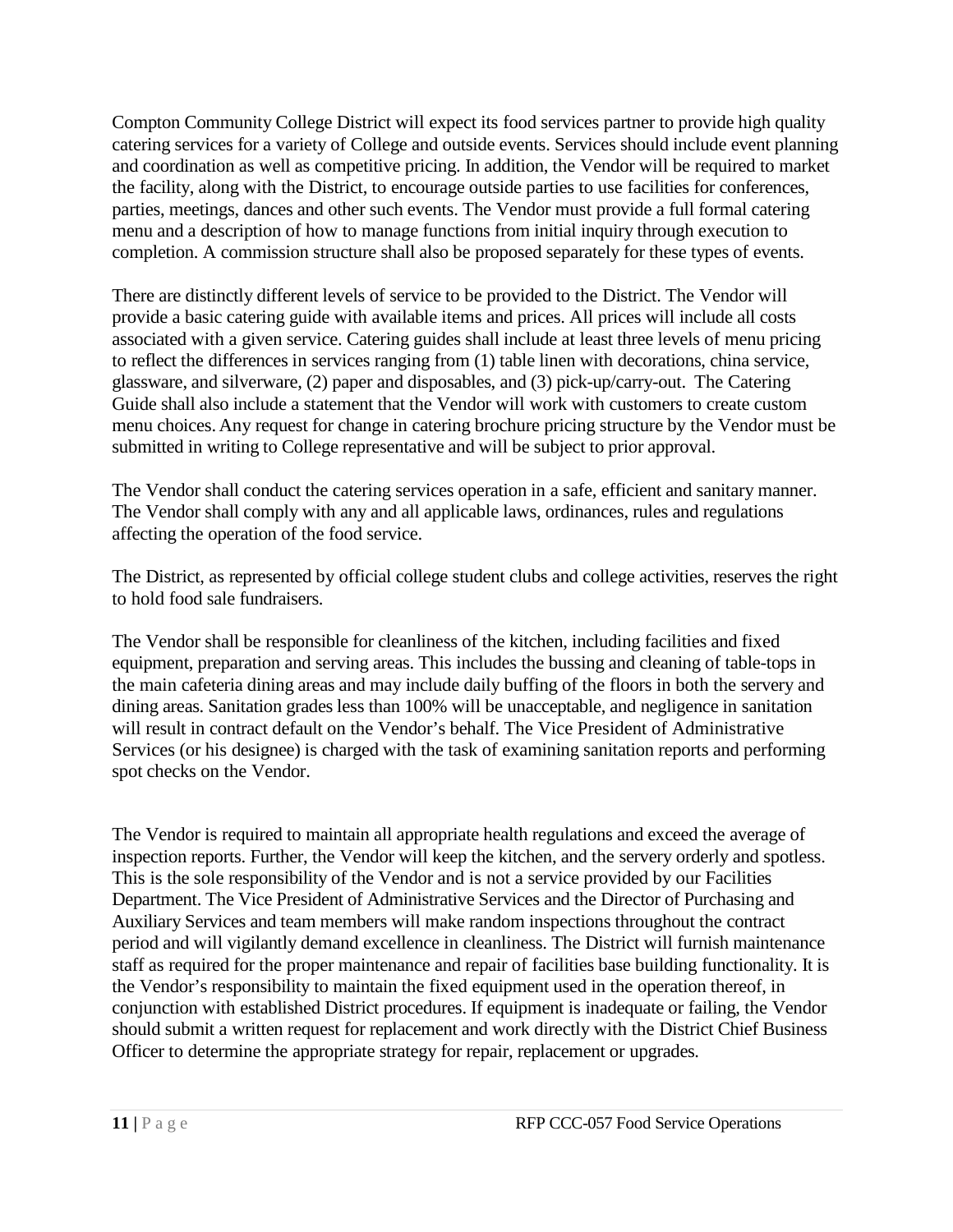Please initial in the attached space below to show that your firm understands this statement and is willing to be responsible for cleanliness and operational upkeep of equipment:

**c. Communication**: The food service provider is expected to communicate with the Chief Business Officer at least 60 days in advance of price changes, tax changes, and changes to the menu. Additionally, the District expects the operations management team to abide by all state and local health department regulations and procedures. The operations manager is expected to communicate with the District with any violations noted during health inspections within 5 days of the visit. The vendor is also expected to post inspection reports in a visible area (location to be determined by the District).

The Vendor shall conduct a specific and continuing program of inquiry and evaluation through campus meetings and "how did we do?" comment cards to determine the level of satisfaction of the college community with the food services offered. Vendor should maintain audio hotlines at each facility. The results of this self-evaluation and feedback process shall be shared with the District Campus Committees and the District contract administrator on a regular basis.

**d. Contract Dates:** The food service program must be available while classes are in session, including final exams week. The Vendor(s) should open during peak hours when high demand exists, as well as during those hours when services of a lesser scope are required. Exact hours will be determined before the contract is awarded, and further information is contained in each college section.

## **e. Operational Costs to Vendor:**

- 1. Food products and kitchen supplies
- 2. Taxes, insurance, and labor, including wages, benefits, Social Security tax, Workers' Compensation and unemployment insurance
- 3. All linens, towels, and laundry service, and disposable supplies including biodegradable paper plates and plastic products including cups and utensils
- 4. Uniforms
- 5. Routine sanitation and cleaning of kitchen and service equipment necessary to the operation of food services
- 6. Replacement of District glassware, silverware and other small items, as agreed upon at time of inventory
- 7. Office supplies
- 8. Transportation and vehicle costs required for food service operation

**f. Accounting:** The Vendor shall be responsible for collection, retention and accounting of all monies from sales in the food service operation. The Vendor shall maintain financial procedures and record-keeping in accordance with generally accepted accounting principles and shall make said financial records and supporting documents available for inspection, reproduction and audit by the District at its request.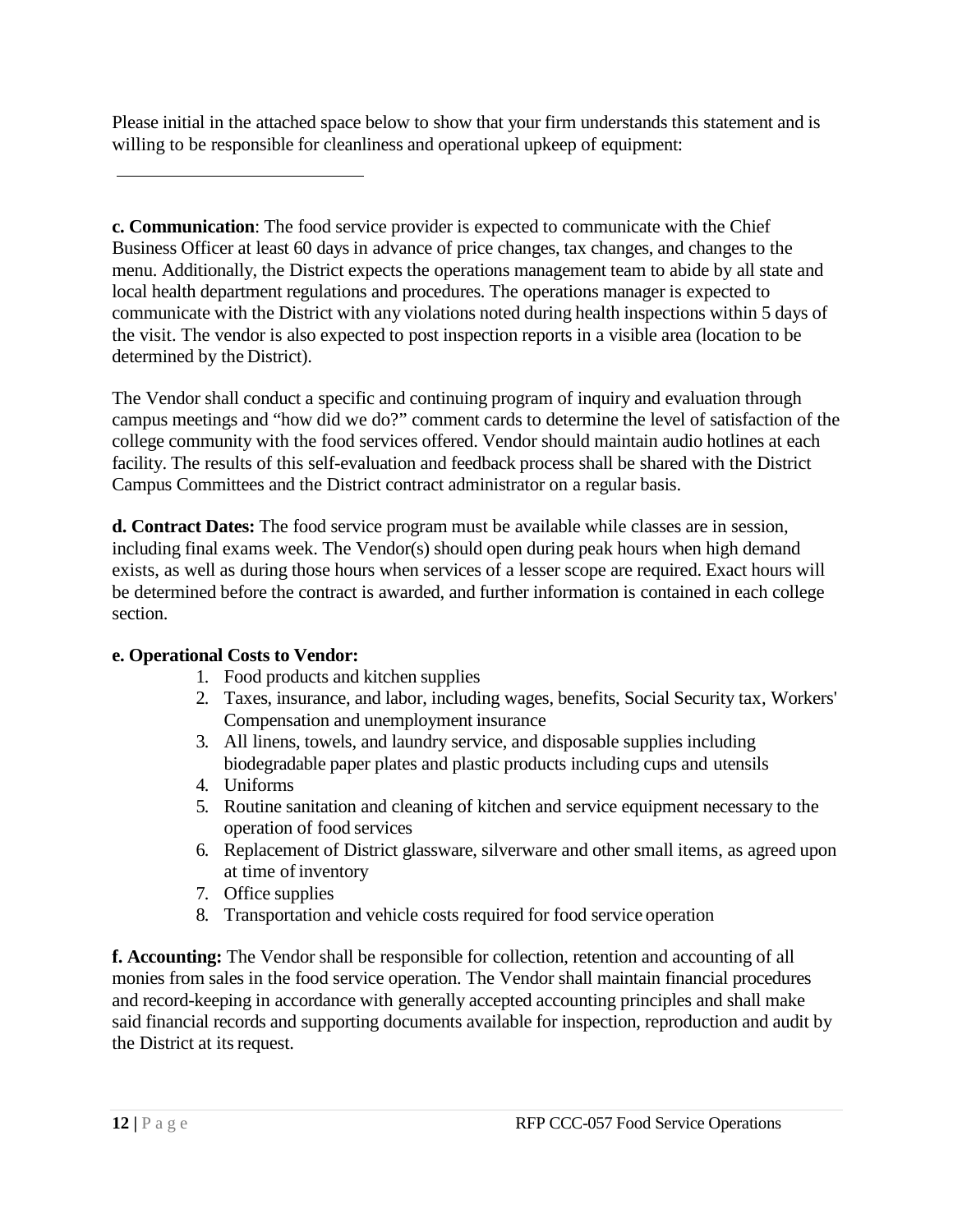The Vendor shall maintain separate records and shall remit to the District monthly payments or commissions identified by colleges by the fifteenth (15th) of the month following the close of each month. The District expects the Vendor to use a modern networked cashiering system and provide itemized receipts to the customer. Further, the District expects access to reports that show peak and slow hours and all sales data.

The accounting period for the operation of food services shall be a fiscal year July 1 - June 30, and all accounting records and statements will be based upon that period. The Vendor shall supply the District, the Chief Business Officer and the Dean of Student Services with a Profit and Loss Statements and commissions for each month.

## **g. Districts Auxiliary Services;**

As mentioned the District has an established Auxiliary Services Advisory Committee, whose function is to maximize customer satisfaction with auxiliary operations, including food services. The College's committee will evaluate the food services and catering options offered to meet the continuing needs of the College Community. The District intents to maximize customer satisfaction with food services. The District will evaluate the food services and catering options offered to meet the continuing needs of the college community and shall provide feedback to the District. At a minimum on a semi-annual basis, the Vendor will hear suggestions and concerns regarding its service. The effort to constantly improve the quality and pricing of the food service program shall be deemed a collaborative effort between the District and the Vendor.

## **IV.District's'Responsibilities**

- 1. The District shall provide, as mutually agreed, the space and facilities reasonably required by the Vendor for the efficient operation of its food services, all of which shall be and remain the sole property of the District. The District shall provide all necessary keys to ensure the Vendor's supervisory personnel have adequate access to the food service and preparationareas.
- 2. The Director of Purchasing and Auxiliary Services has final responsibility for administration of the contract and resolution of any disputes. The Vendor and on-site management staff will report directly to the Director of Purchasing and Auxiliary Services.
- 3. The District reserves the right to have designated representatives review, inspect and evaluate the operation and condition of the food service and facilities at any time with respect to the quantity, quality, grades and nutritional value of food proposed for purchase, the methods of service, the prices of menu offerings, the hours of service, and sanitation and maintenance of facilities and equipment, all of which shall be maintained at levels satisfactory to the District. The District shall have input on the menu cycle and selection, both for the food service menu and the catering menu. The District reserves the right to approve any changes in menu or schedule other than those mentioned in this contract.
- 4. The District shall be responsible for base building functionality including the maintenance and repair of the building and of all plumbing, heating, air conditioning, and electrical systems necessary to the operation of thebuilding.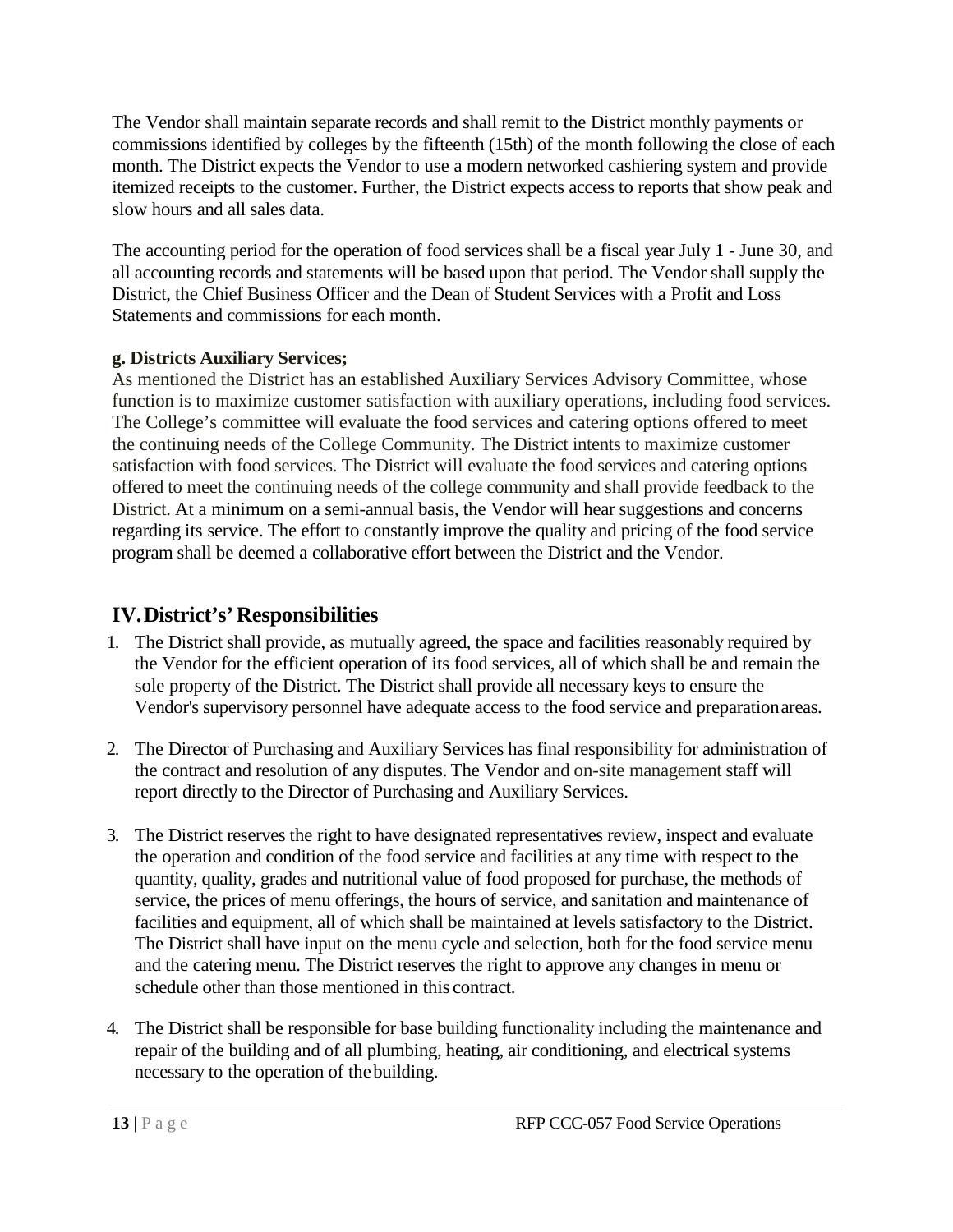5. The District shall make major capital purchases, replacements or additions to the buildings as is necessary at the discretion of the District and in conjunction with the Vendor.

6. The District reserves the right of authorized Administrative Services personnel, or authorized representatives thereof, to conduct unannounced audits of cash control procedures, and financial reporting practices of the Vendor.

7. The District is responsible to ensure that all required food service equipment is operational at start-up and throughout the term of the contract in cooperation with the Vendor.

 8.The District reserves the right to have separate contracts with providers outside of the scope of this agreement.

The District agrees to use available information networks to promote menus offerings. The Vendor may submit monthly/weekly menus and special events for distribution to faculty staff and students via college information networks. The Vendor willrestock advertised menu items regularly.

10. The District agrees to provide the following use offacilities and utilities, electrical power, gas, water, the actual Cafeteria/Kitchen, telephone services including voicemail, and internet service.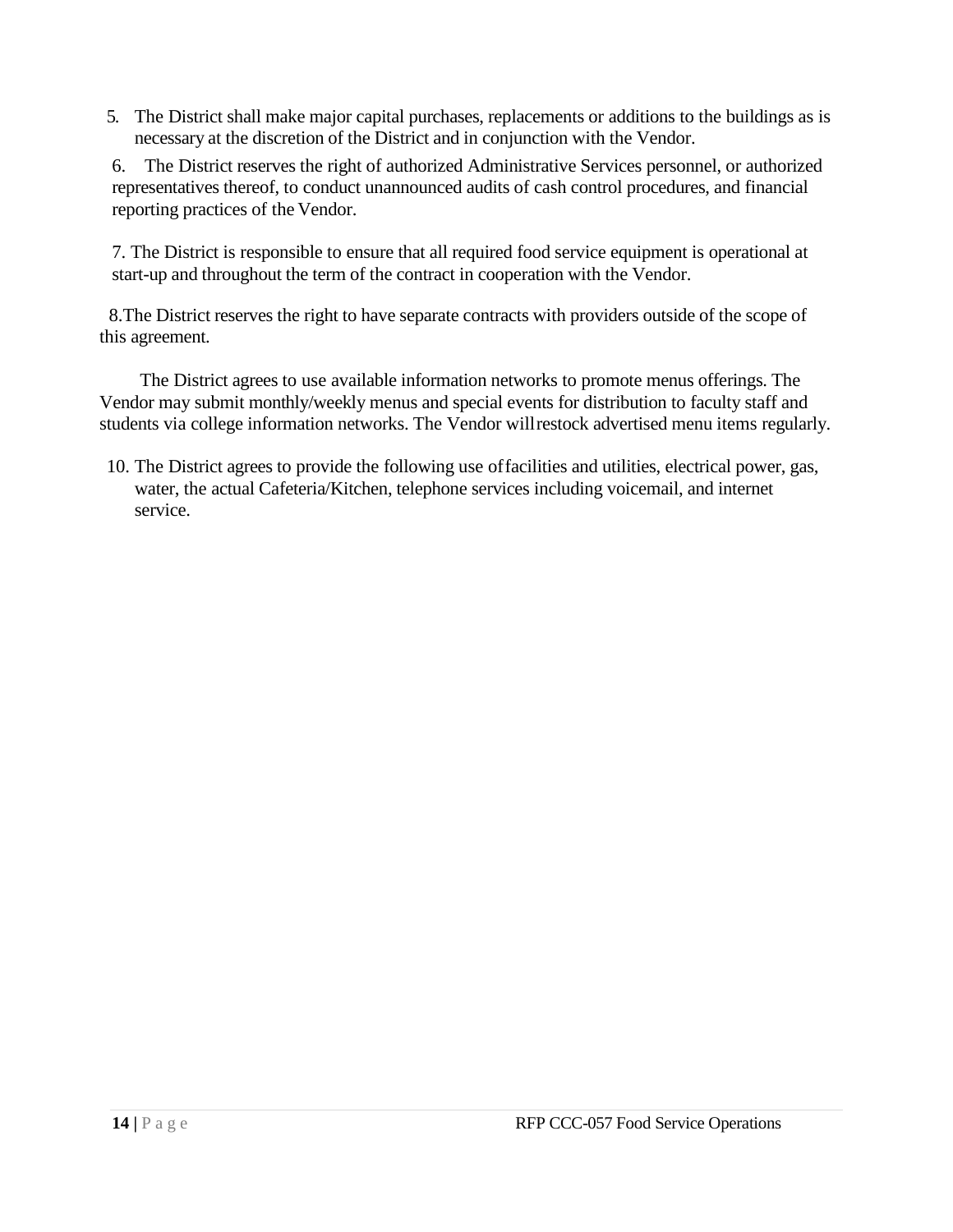## **V. Scoring**

Proposals will be evaluated according to criteria related to District's needs and the willingness of Vendors to partner with the District. The quality and variety of the menu, student/staff satisfaction measurement methods, the company's management, staffing, financial stability, and financial terms will be considered. The District will expect proposals to include responses to questions regarding the quality, nutritional value, comprehensiveness, variety, ethnicity and cost of menu items proposed, method of delivery and hours of operation, proposed staffing plans and commitment of on-site management and the credentials of unit management personnel, including the Vendor's culinary education. The District expects the Vendor to provide comprehensive financial information, a proposed commission schedule and financial contribution offered to cover cost of pro-rated utilities (electricity, gas, and water) for operation of food services. The District expects the Vendor to provide a proposed method of self-evaluation to insure the food services program continues to meet the changing needs of the college community and a projected schedule for implementation of food service by the beginning of Fall session 2020. The District will consider responses of former and current clients in terms of expectations, delivery of services, quality of food services and staff, compliance with state and local health regulations, adherence to schedule, ability of Vendor's management to converse verbally and in writing with people of diverse cultures, and general overall satisfaction with Vendor performance.

The financial stability of the company and capability to perform a contract of the scope required and previous experience of the Vendor in providing food services similar in nature and scope to other comparable agencies will be an integral part of the District's evaluation process.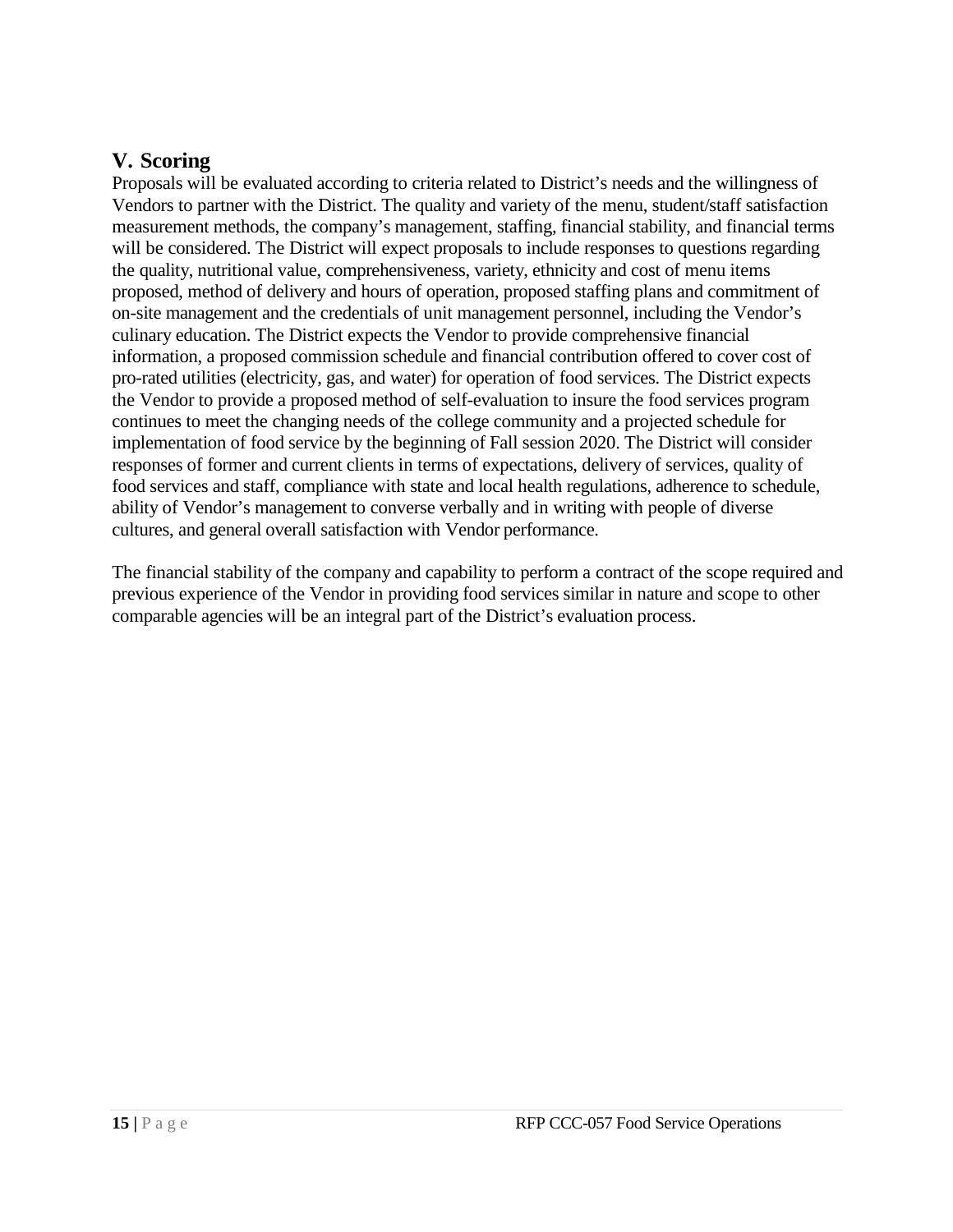#### **a. Company Information - 8 points (1 point each)**

- 1. Provide a letter of intent summarizing in a brief and concise manner, the Vendor's understanding of the scope of work. The letter must be signed by an official authorized to make such commitments and enter into a contract with the Compton Community College District. The letter must include the officer's title orauthority. The letter should not exceed two pages in length.
- 2. Provide the main contact person and whom to notify as to short-listing, oral presentations, and recommendation of award. Include contact person's phone number, fax number, and email address.
- 3. Identify the type of business entity involved (e.g.; corporation, sole proprietorship, partnership, joint venture, etc.) If Vendor is a corporation, provide a copy of the certification from the California (or other state) Secretary of State verifying Vendor's corporate status and good standing, and in the case of out-of-state corporation, evidence of authority to do business in the State of California.
- 4. Provide a listing of office locations where national and/or regional personnel are located.
- 5. Provide a brief history of company, including number of years inbusiness.
- 6. Provide a description of the standard services offered by the company.
- 7. Provide a listing of professional organizations of which the Vendor is a member.
- 8. Provide information regarding the subcontracting of anyservices.

## **b. Qualifications and Experience – 12 Points (3 points each)**

- 1. Provide a brief statement of qualifications that includes the company's size, geographic location in relation to the project, and the office that willsupport the contract for this project.
- 2. Include information regarding previous or current contracting experience with the Compton Community College District or other public/education agencies in California.
- 3. Provide a list of all accounts cancelled or not renewed in the last five (5) years. Include contact names and telephone numbers, length of service at each account, and reason for cancellation/termination.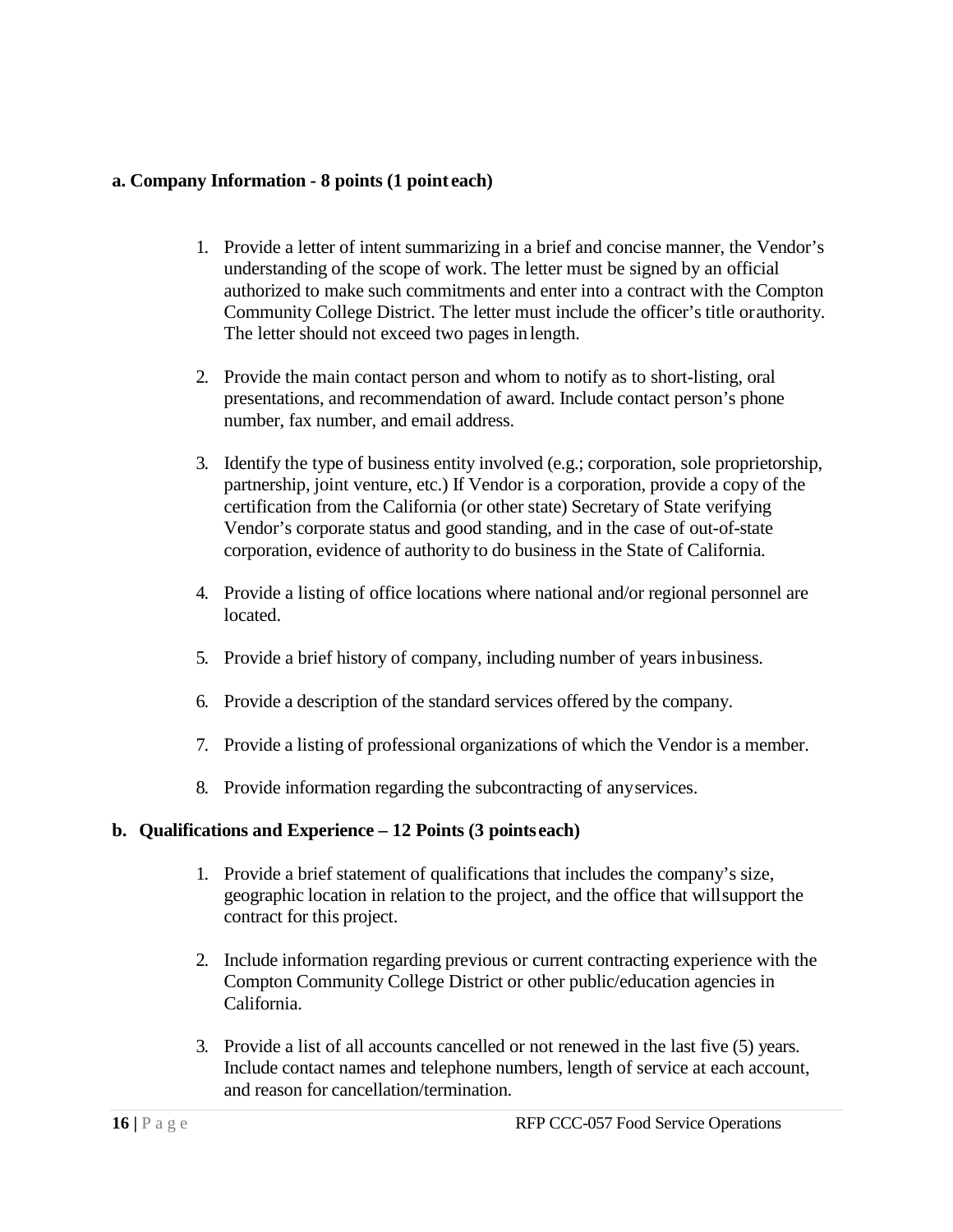4. Vendor must furnish a representative client listing of up to five (5) current clients which the District may contact (include the name, phone number and email address of the current primary contract representative and the date the account was acquired). The District prefers that the client references be similar to theCompton Community College District's student population and be located in the Los Angeles County area.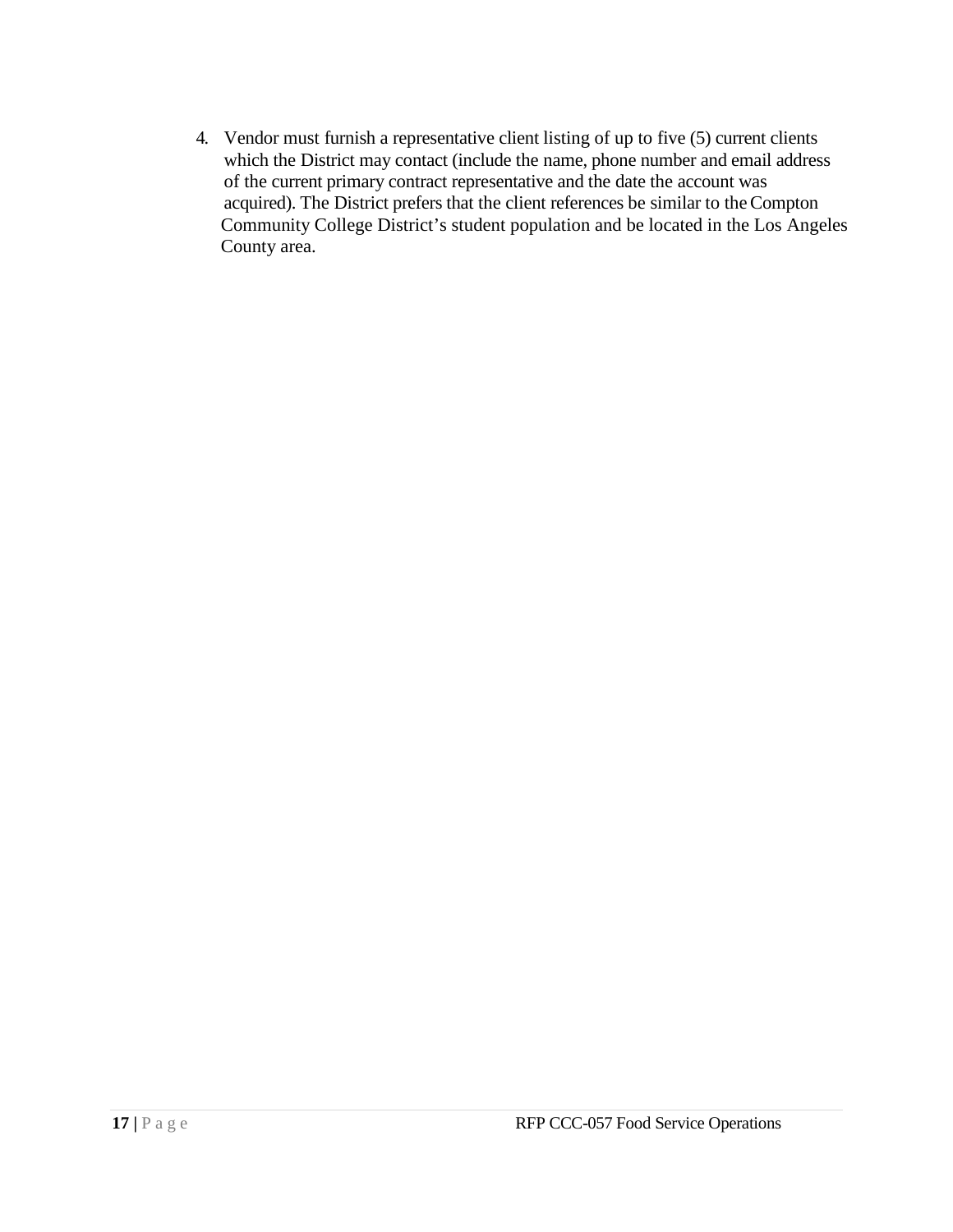#### **c. Food Service Program – 32 Points**

#### 1. DINING SERVICES: 9 points

a. Outline plan to provide everyday food service for students, staff, faculty and guests in the cafeteria. Include proposed cafeteria menu with portion and pricing information

b. Provide a brief assessment of the current cafeteria operation along with a description of what changes your company is proposing to make. This portion of your response must include the assessment plus your company's proposalregarding:

- i. Cosmetic Improvements
- ii. Proposed service concepts, menus, prices and portions
- iii. Advertising/marketing plans

iv. Any other pertinent elements necessary to affect an operationally and financially efficient foodservice program

c. Describe any national, regional, and/or proprietary concepts proposed for cafeteria

d. Describe any special promotions, merchandising, special services, menu enhancements and other features proposed for the cafeteria

#### 2. CATERING SERVICES: 9 points

a. Submit an assessment and specific catering plan proposalincluding:

b. Catering guide to include at least three levels of menu pricing to reflect the differences in services ranging from (1) table linen with decorations, china service, glassware, and silverware, (2) paper and disposables, and (3) pick- up/carry-out

c. Staffing levels per customer for seated service lunch and dinner functions as well as for receptions and buffet service

d. Provide a detailed marketing plan to be implemented which will support the attainment and retention of catering customers. Describe how a successful nonexclusive catering program will be built and maintained. The program must earn business by providing the best quality, prices andservice

e. Describe Vendor experience with catering. Include overview of experience working with student clubs and organizations regarding catering and food service

3. QUALITY OF FOOD: 9 points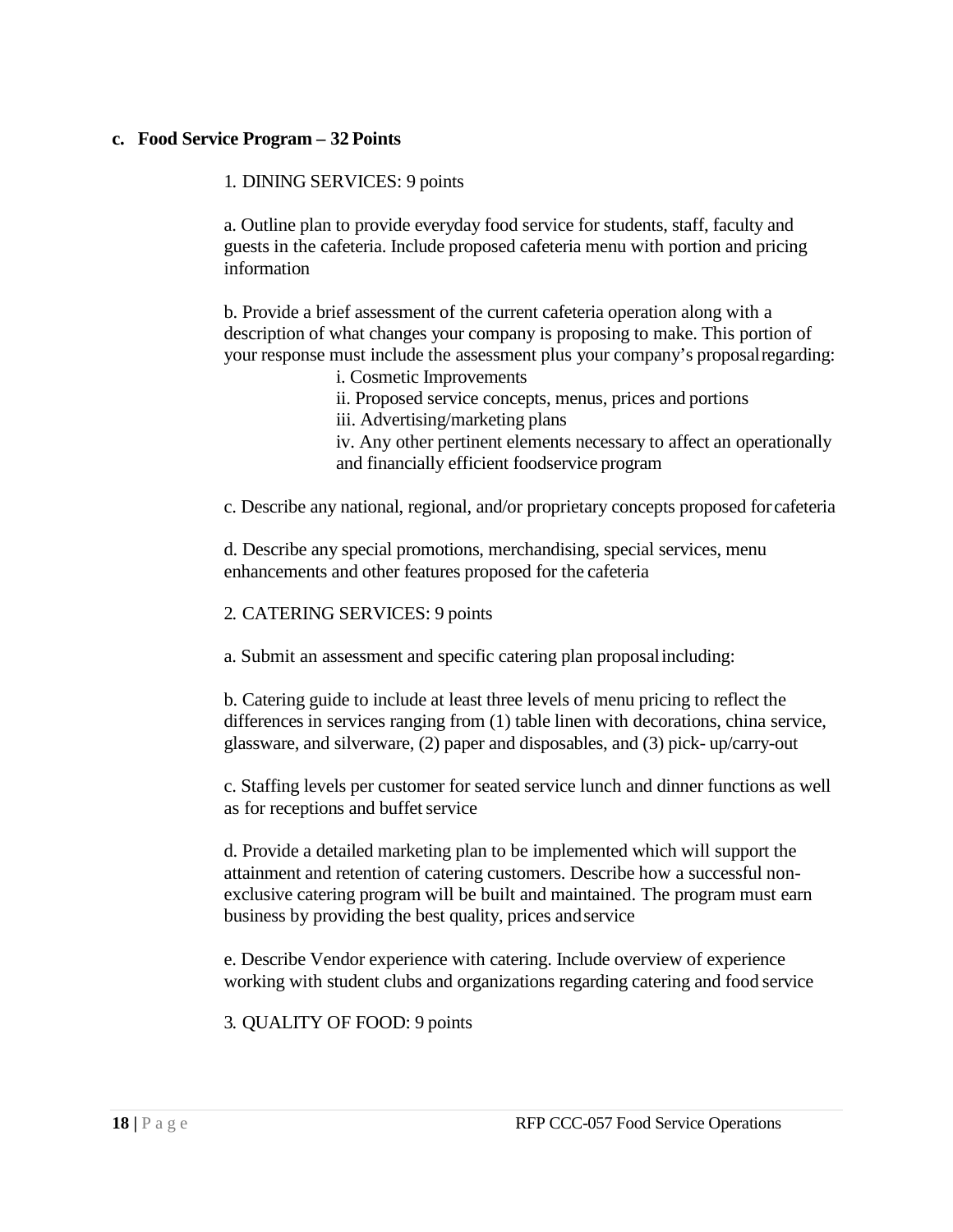a. Provide source of supply and length of supplier relationship. Indicate theUSDA grades of food they intend to supply

b. Indicate the training given to staff on food preparation withspecific emphasis on sanitation both at initial hire and ongoing

4. CREATIVE IDEAS: 5 points

a. Submit any creative ideas specific to the Compton Community College Districtor which are used in comparable situations to enhance foodservice participation not already presented in this proposal. In addition, please provide sufficient background information as to how such ideas were generated, the process for implementation and what assistance was necessary from the client to affect a successfuloutcome.

## **d. Staffing and Supervision – 9 Points (1 pointeach)**

1. Indicate the number of personnel proposed to staff our facilities at the District's location. Provide an organizational chart, including position/title and whether fulltime or part-time. Provide resumes for those in management positions. Provide position descriptions for those not in management positions. Indicate the training that staff receives in providing service to customers both at initial hire andongoing

a. Detail the qualifications and responsibilities of each position and their salary ranges, with minimums and maximums

b. Contract Manager/Site Supervisor: list experience of proposed contract manager/site supervisor. Include current job description and resume, if applicable

c. Include statements regarding employment policies to include, but not be limitedto discrimination, drug/alcohol abuse, and background checks and fingerprinting. The successful Respondent will verify that personnel assigned to the District are citizens of the United States of America or individuals who have been lawfully permitted to work in the Unites States of America as evidenced by documentation from the Immigration and Naturalization Services

d. Submit proposed operating hours

e. Submit staffing schedules for one complete week both during the academic year and summer/holiday/break periods. Schedules must include position titles

f. Provide schedule of management coverage in terms of days and hours

g. Identify the location of your home office and the specific office that will have direct responsibility for the Compton Community College District's foodservice program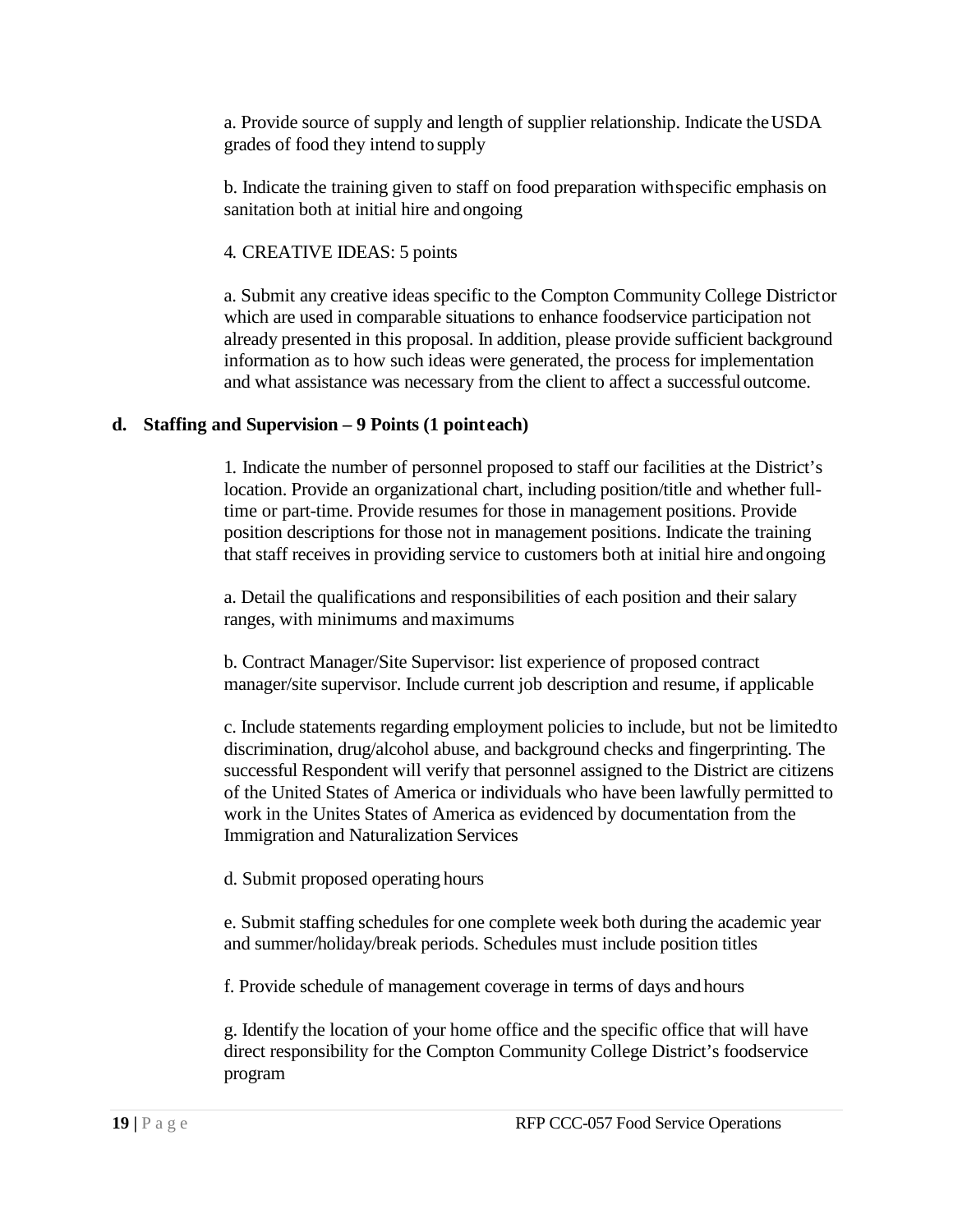h. Indicate transition proposal for existing vendor's employees

#### **e.** Quality **Assurance/Sanitation/Safety – 10 points (2 points each)**

1. Submit a plan to provide quality assurance with respect to all aspects of the campus food program. The plan should include:

a. Corporate, regional and local area visitation schedule by jobtitle

b. Length of visit and who will be calledupon

c. Follow-up procedures for customer complaints

d. A plan for ongoing as well as periodic customer servicemonitoring

e. Forecasting, merchandising, production and quality control techniques such as taste testing, temperature testing, sample recipes, utilization of leftovers, identification and deletion of unpopular items and related tasks

f. Provisions to provide pro-active attention to customer needs

2. Briefly describe the approach to sanitation and safety practices and theanticipated program to train and reinforce standards in the foodservice facility

3. Outline sanitation and safety self-inspection procedures for all food service operations at the three San Mateo County Community College District colleges. Provide a sample copy of any checklist used duringinspection

4. Submit data to support the existence and quality of programs your company brings to the operation with respect to providing a safe, sanitary (with a particular emphasis on proper food handling), and secure foodservice environment

5. Provide a brief description of your company's overall policy/philosophy regarding Environmental Sustainability. Describe the company's environmental sustainability program and how it would be incorporated at the District campus. Provide a plan to address environmental issues: organic foods, vegetarian menu, biodegradable paper & plastic products, recycling, and composting.

## **f. Licenses, Insurance, and Litigation – 4 points (1 point each)**

1. The prospective company must provide documentation of insurances required as well as all licenses required by the State of California to perform the duties required by the service to beprovided

2. The prospective company must submit a properly executed IRS FormW-9, Request for Taxpayer Identification Number and Certification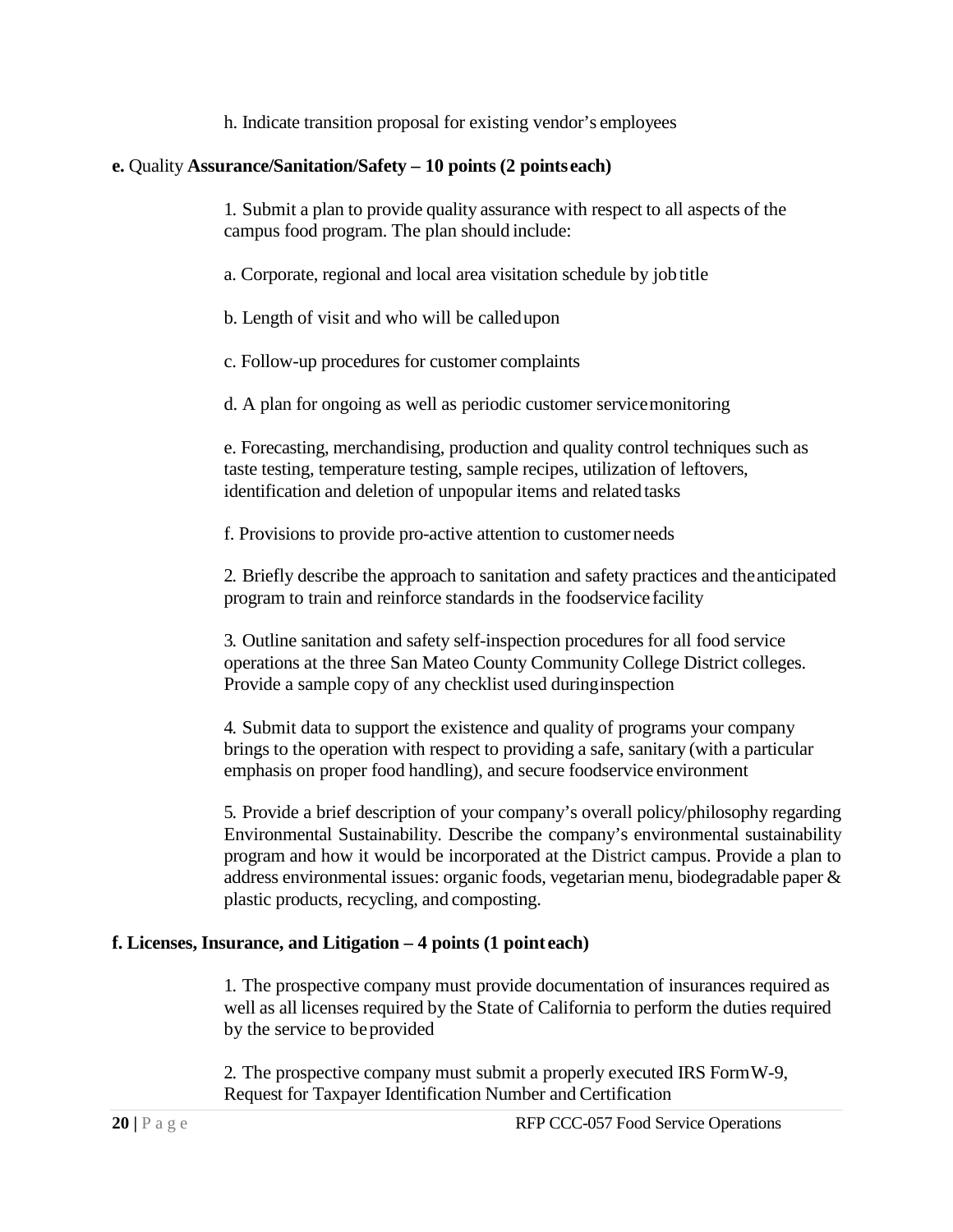3. Indicate whether your firm has filed for bankruptcy within seven (7)years

4. Disclose the number and type of instances, by account for the past two years, in which accounts under the supervision of the proposed District Manager and/or Food Service Director/Manager received unsatisfactory ratings from the regulating health department

#### **g. Financial Capability – 10 points (5 points each)**

1. Include the Balance Sheet, Income Statement, and Cash Flow Statement from the prior two (2) fiscal years. Financial statements shall be prepared in conformity with generally accepted accounting principles. Said statements and reports should be from the corporate entity making the proposal rather than its parent corporation. Complete audited financial statements are preferred.

2. Include a list of comparable type and size community college and primarily commuter campus **accounts in California along with annual revenues, number of students and the name/contact person** (e-mail and telephone) for the person(s) most knowledgeable about your performance.

#### **h.** Financial **Proposal – 15 points (5 points each)**

1. The Respondent should propose a financial offer to the District, which may include a minimum guarantee, commission on net sales, profit sharing and/or other value-added programs. "Net Sales" shall be defined as all sales less sales and use tax. Commissions should be broken out by cafeteria andcatering.

2. The Respondent shall describe what in-kind services they are prepared to provide to each college. Further, please indicate any scholarships or other types of support your organization is willing to propose to support the mission and goals of the District and colleges.

3. Contractor shall also submit a year-one pro forma financial statement of revenues and expenses for the foodservice operations. Revenues should be broken out by cafeteria/catering, etc. The foodservice proforma statements are to include only those revenue and expense items directly associated with the Compton Community College District operations.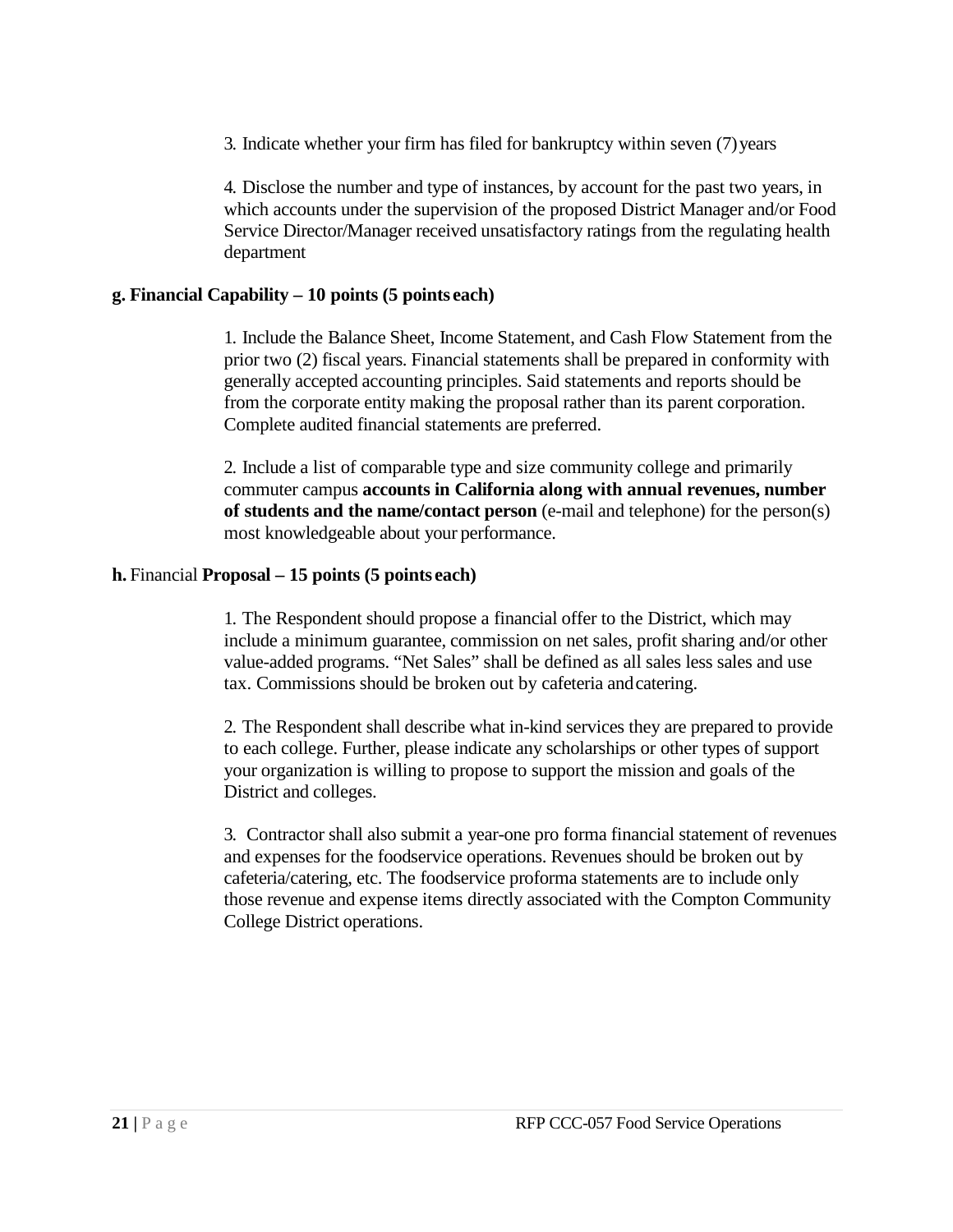## **Appendix A COMPANY INFORMATION AND SIGNATORY PAGE**

|                                                                                                                             |  | Telephone: Fax: Fax:                                                                                                              |  |  |
|-----------------------------------------------------------------------------------------------------------------------------|--|-----------------------------------------------------------------------------------------------------------------------------------|--|--|
|                                                                                                                             |  | Email: Web Site:                                                                                                                  |  |  |
| Type of Firm:                                                                                                               |  | Corporation: Proprietorship:                                                                                                      |  |  |
|                                                                                                                             |  | Number of years in business under firm name:<br>Full names of firm's owners $(>10\%$ ownership), officers and managing employees: |  |  |
| Has the firm changed its name within the past 3 years? YES $\Box$<br>$NO$  <br>If yes, provide former name(s):              |  |                                                                                                                                   |  |  |
| the firm?<br>If yes, explain:                                                                                               |  | Have there been any recent (within the last three years) changes in control/ownership of<br>YES $\Box$<br>NO                      |  |  |
| for any reason?<br>If yes, please explain:                                                                                  |  | Have officers or principals of the firm ever had their business license suspended or revoked<br>YES $\Box$<br>$NO$                |  |  |
| Name and title of person completing responsible for submission of this Proposal and the<br>responses to this questionnaire: |  |                                                                                                                                   |  |  |
|                                                                                                                             |  |                                                                                                                                   |  |  |
|                                                                                                                             |  |                                                                                                                                   |  |  |
|                                                                                                                             |  |                                                                                                                                   |  |  |